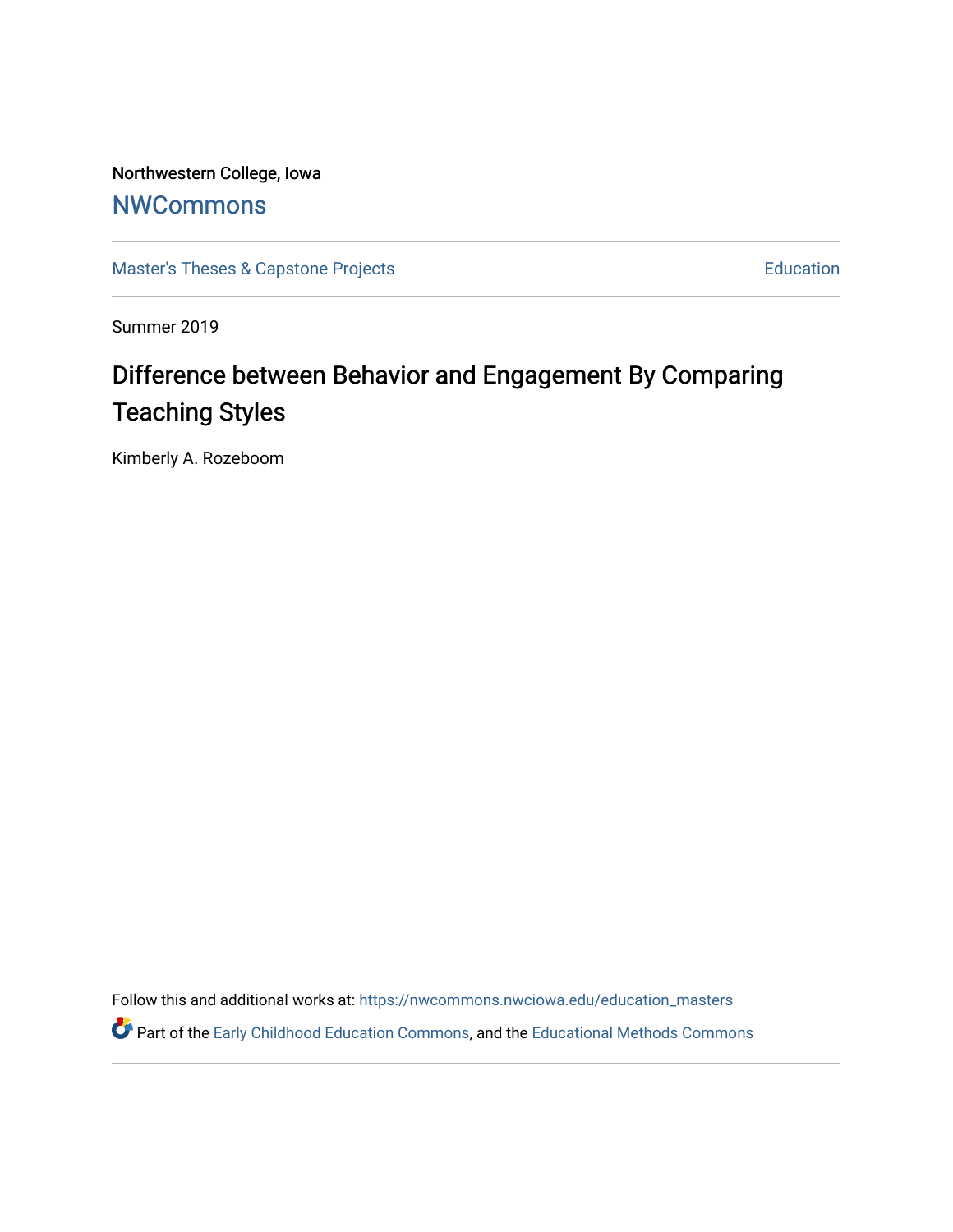Difference Between Behavior and Engagement By Comparing Teaching Styles Kimberly A. Rozeboom Northwestern College

> An Action Research Project Presented in Fulfillment of the Requirements For the Degree of Master of Education July 2018

Dr. Daniela Syed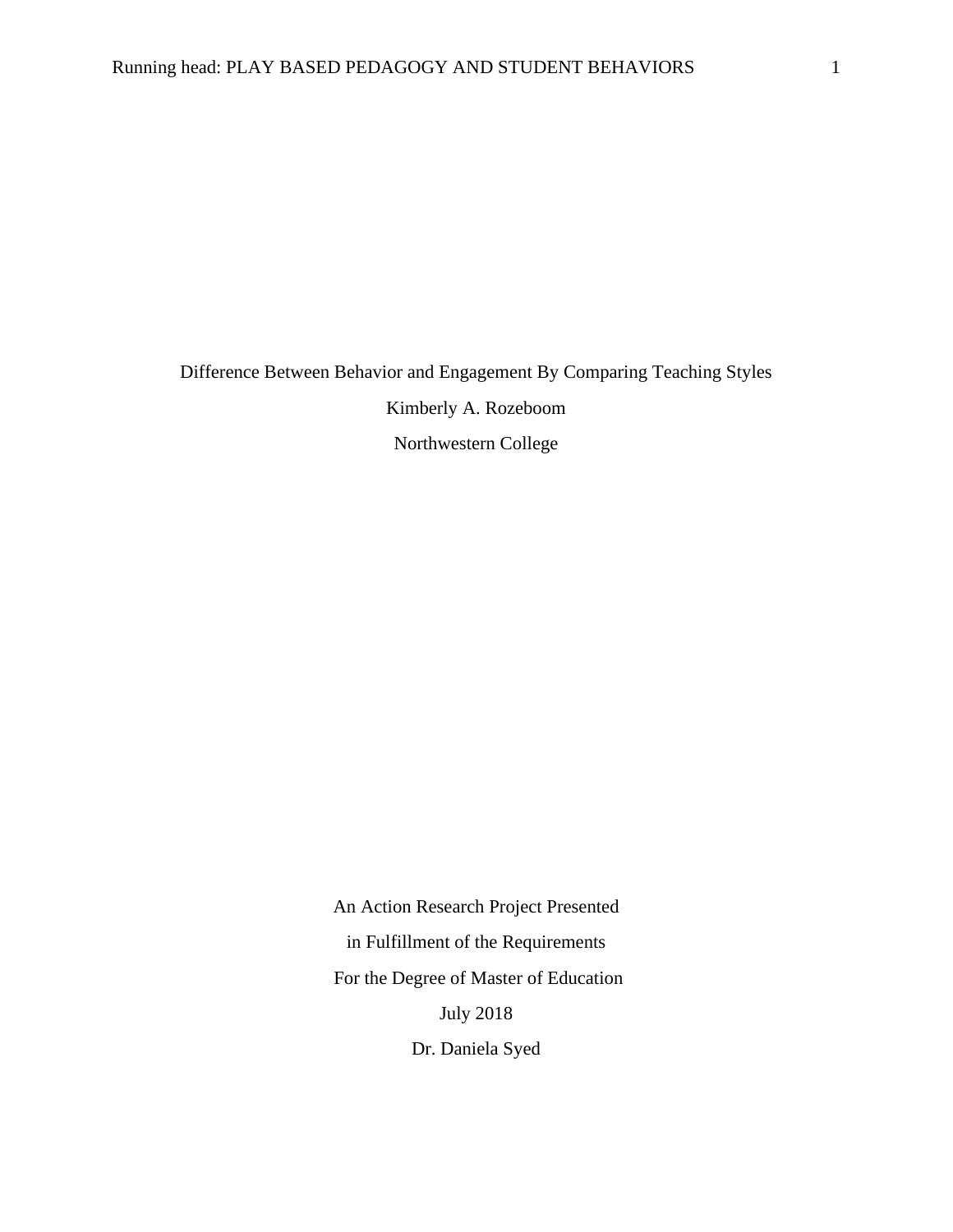| <b>Table of Contents</b> |  |
|--------------------------|--|
|--------------------------|--|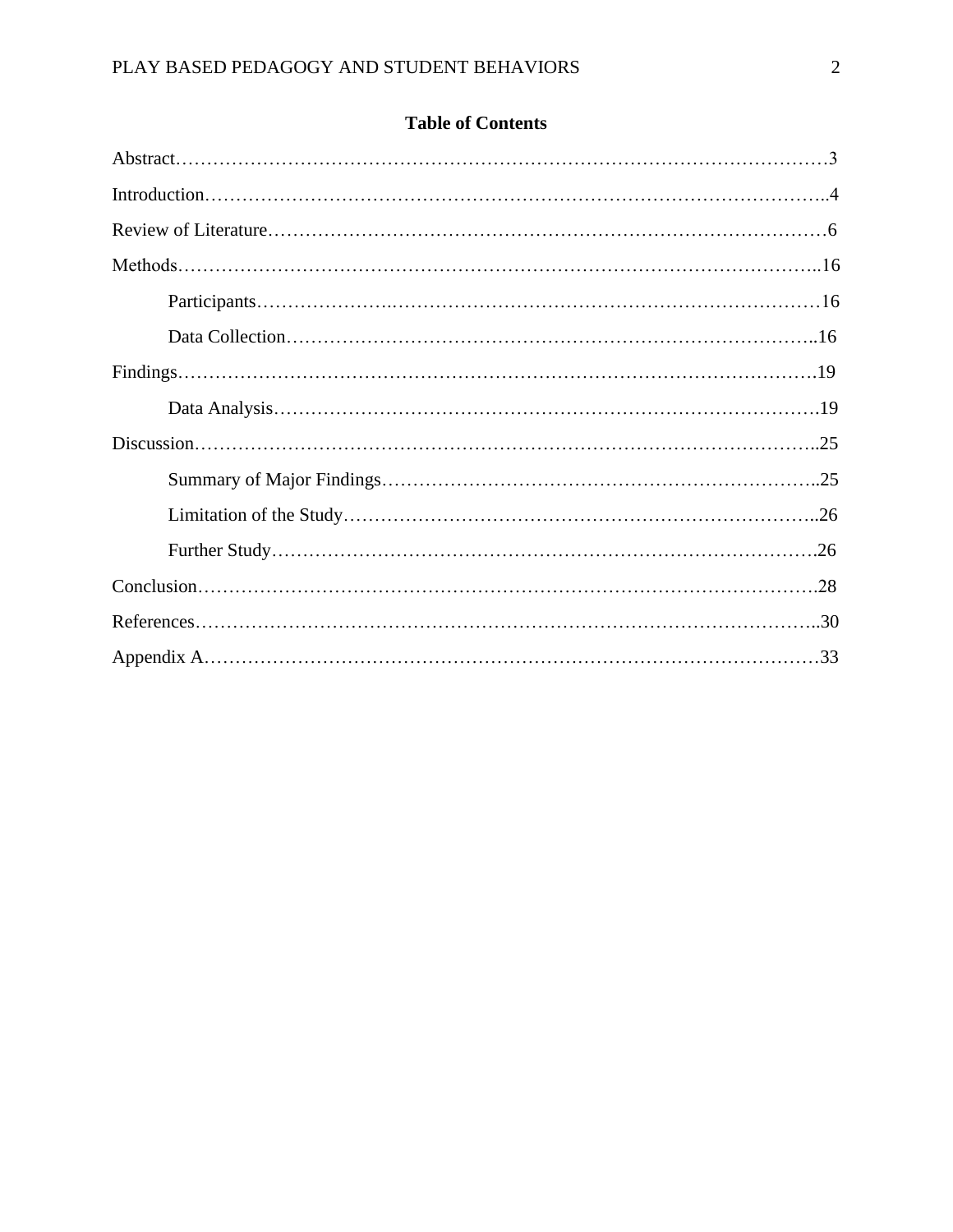## Abstract

The purpose of this action research project was to determine the difference in behavior and engagement by comparing two teaching styles. Participants were 10 five-year-olds in a public, inclusive, half-day transitional kindergarten setting. Data was collected through observation during 30-minute lessons for a five-week period. Specific behaviors were tallied, as well as teacher observation of student engagement and recording of standards completed during each lesson. Analysis of the data collected suggests that play-based teaching has positive impacts on decreasing behaviors and increasing student engagement.

*Keywords:* play-based learning, early-childhood education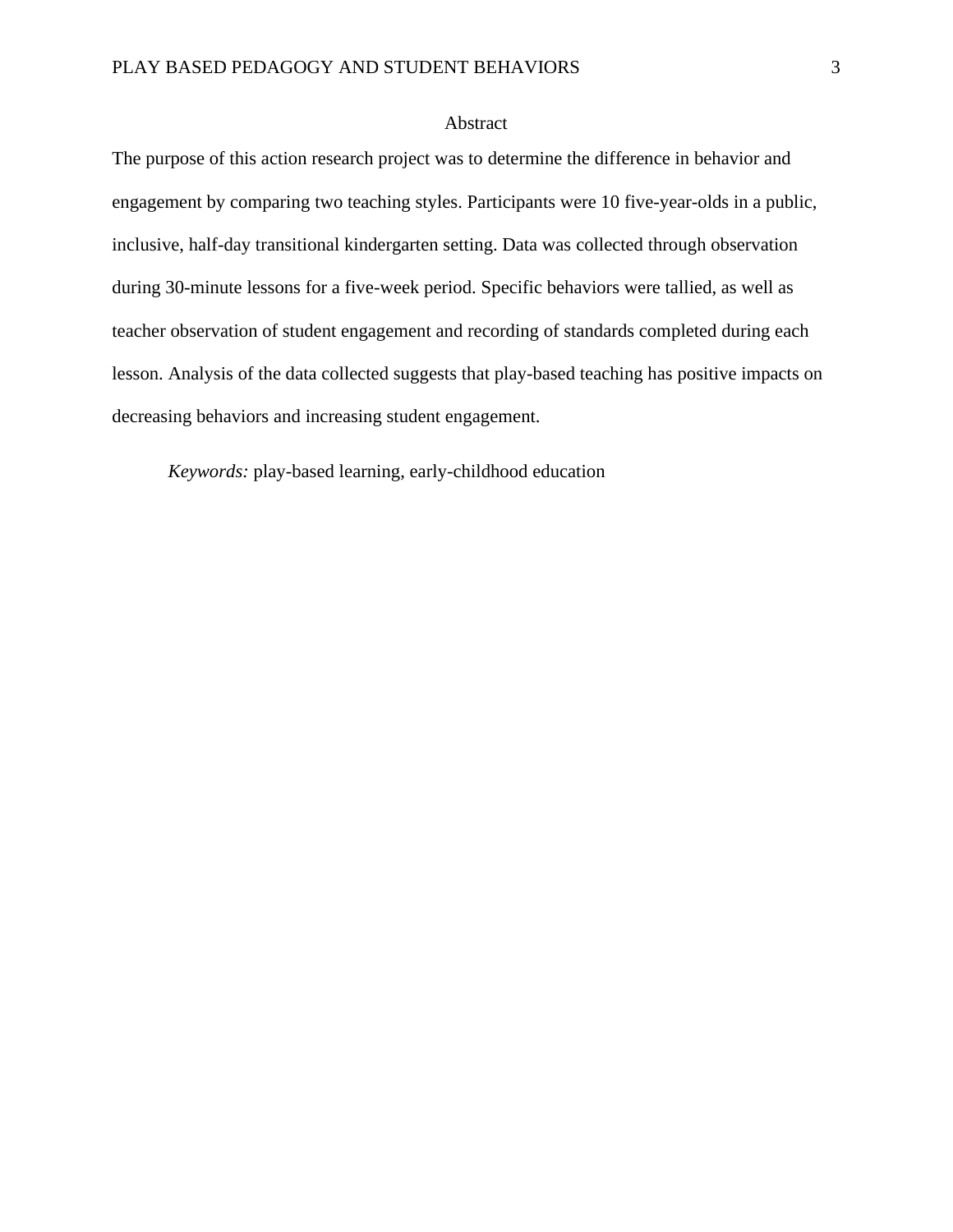#### Relationship Between Teaching Styles and Student Behaviors and Engagement

Since the onset of the Common Core State Standards, teachers have felt the pressure to make sure they are accomplishing what needs to be done in the classroom (Cavanaugh et al., 2017, p. 832). This has created an ever-increasing dichotomy between play and learning (Pyle, 2018, p. 117). Teachers around the globe and of all age groups have started using more and more direct instruction to make sure students are getting the instruction they need. This requires young students to sit for longer periods of time than they can handle. Then, once the direct instruction is done, students can play.

As an early childhood teacher, the researcher was looking specifically at how play can affect student engagement by decreasing student behaviors. This day in age teachers get students who come into classrooms from all walks of life. Unfortunately, with the increase of screen time children are exposed to, they are struggling more and more to sit still and listen to direct instruction (Salo, 2009, p. 28). Therefore, play is something that needs to be returned to the classroom that is a part of student learning, and not something that is separate as an option at the end of the day. All teachers know when they are losing their classes attention. When this happens teachers will notice student behaviors increasing and hard to take care of. This results in a frustrated teacher and students who are unable to find joy in learning.

Research tells us that at the early childhood level teachers need to be doing a better job of exposing children to literacy practices through multiple kinds of experiences that involve informal play (Cavanaugh et al., 2017, p. 832). This would require teachers to utilize a more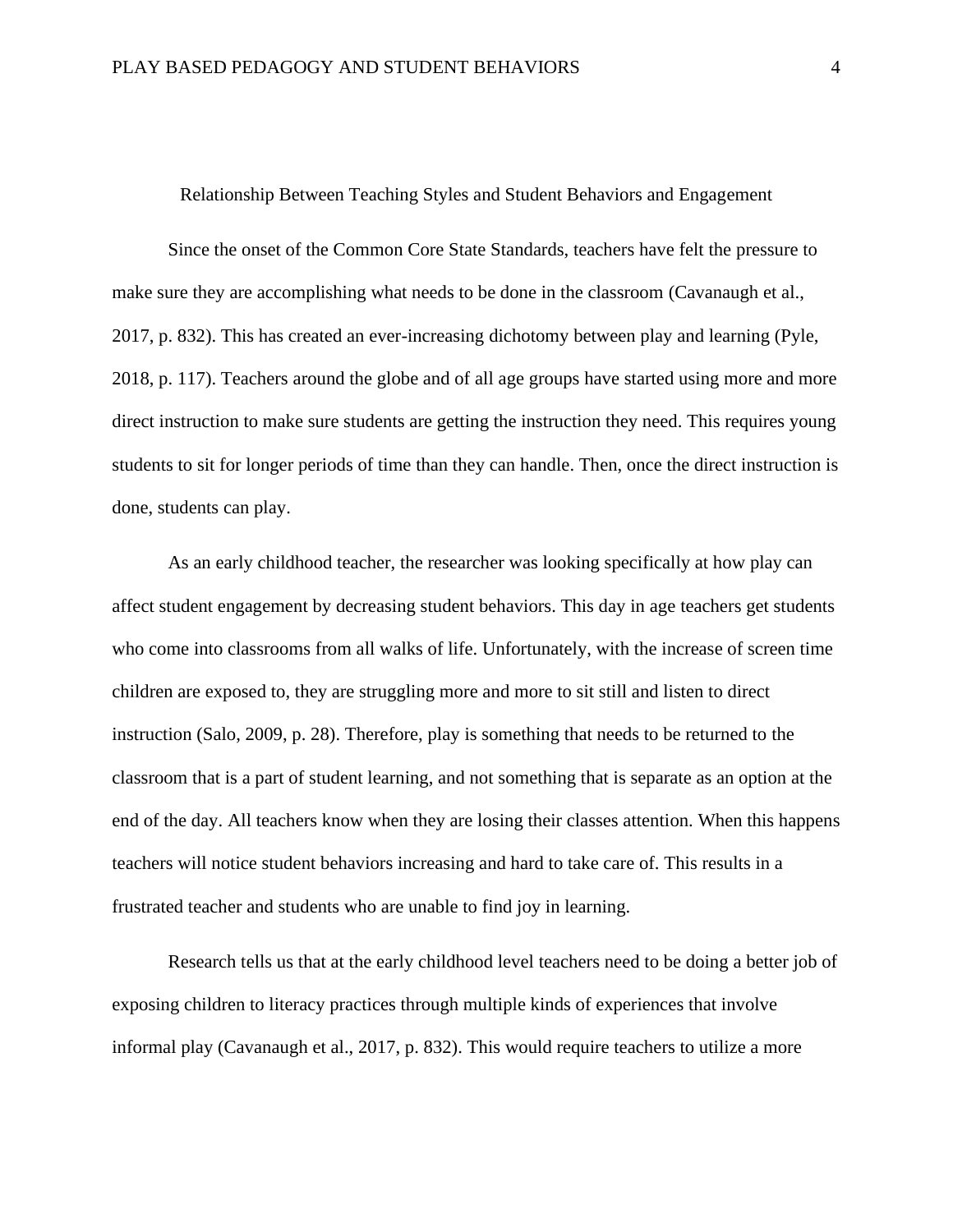play-based learning approach in our classrooms that lets students dictate their direction of play and where it goes.

Play-based learning does not mean that teachers let students go with no instruction. Teachers need to find a balance between instruction, play, and adult interaction. Playing in the classroom should allow students to choose what it is they do while the teacher is there to facilitate the play by enhancing the experience and monitoring when and how the play happens (Gronlund & Rendon, 2017, p.81). Open-ended play gives teachers freedom to select appropriate materials depending on what standards are hoping to be accomplished during play time that day. If teachers can set up an appropriate play-based learning environment in their classroom, then the hope would be that students will not only make academic gains, but also social-and emotional gains as well. Research linked to play-based learning notices that students who participate in high levels of play experience gains in multiple domains such as approaches to learning, physical health, and cognitive learning (Cavanaugh et al., 2017, p. 832).

The researcher is seeking to find out if play based learning can help increase student engagement by decreasing student behaviors. The researcher for this project was finding that students were struggling to maintain attention during sedentary teaching times. She noticed that her students were more prone to blurt, lay on the floor, or bother their neighbor. The researcher was very aware that she was losing her students attention and finding that instruction was very rote and mundane and made it hard for students to be engaged in what was happening. The researcher is looking to see if by merging learning and play together using a play-based learning approach her students would be more engaged and have less behavior problems by providing them with choices allowing for more open-ended play time.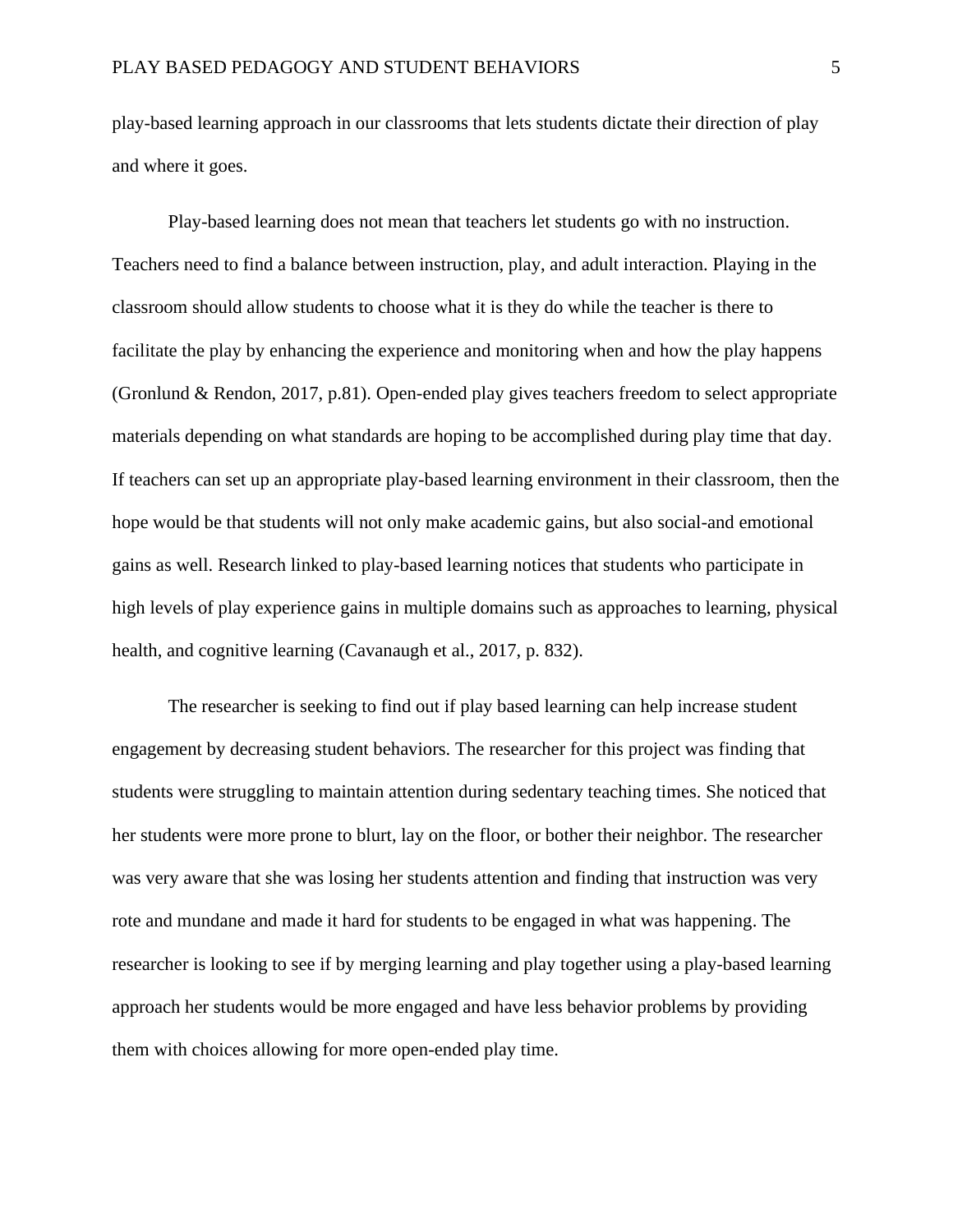#### **Review of the Literature**

When thinking about preschool, transitional kindergarten, and kindergarten classrooms one does not instantly think of play, anymore. Unfortunately, the trend in school systems is that classrooms need to be more "rigorous" and spend less time playing (Cavanaugh et al., 2017, p. 832). Not only is there a misunderstanding of the word rigor, but a misunderstanding of the value that can be found in play. Educators need to rethink what needs to be done in classrooms in order to promote academic success while still providing structure and rigor for our students at the early childhood level. Research suggests that good education allows children to play and explore within their own personal world (Clements, 2009, p. 2). Stipek (2017) tells educators that there does not need to be a choice between academic learning and play, but that students enjoy learning math skills without paper pencil worksheets or flash cards (Stipek, 2017).

## **History of Kindergarten**

The founder of Kindergarten, Friedrich Froebel, intended kindergarten to be a classroom that integrated the appropriate amount of play with various materials that allowed them to experiment and learn in their own environment with minimal adult support (Pyle, 2018, p. 117). His biggest intentions were to design a space that allowed children to explore using their own ideas and creativity. Cavanaugh et al. states that this was in line with psychologists Piaget and Vygotsky's theoretical work which supported that children do in fact learn through play (2017, p. 832). While learning through play they are practicing various other skills such as communication and learning how language works Frobel wanted to make sure that kindergarten was valued, and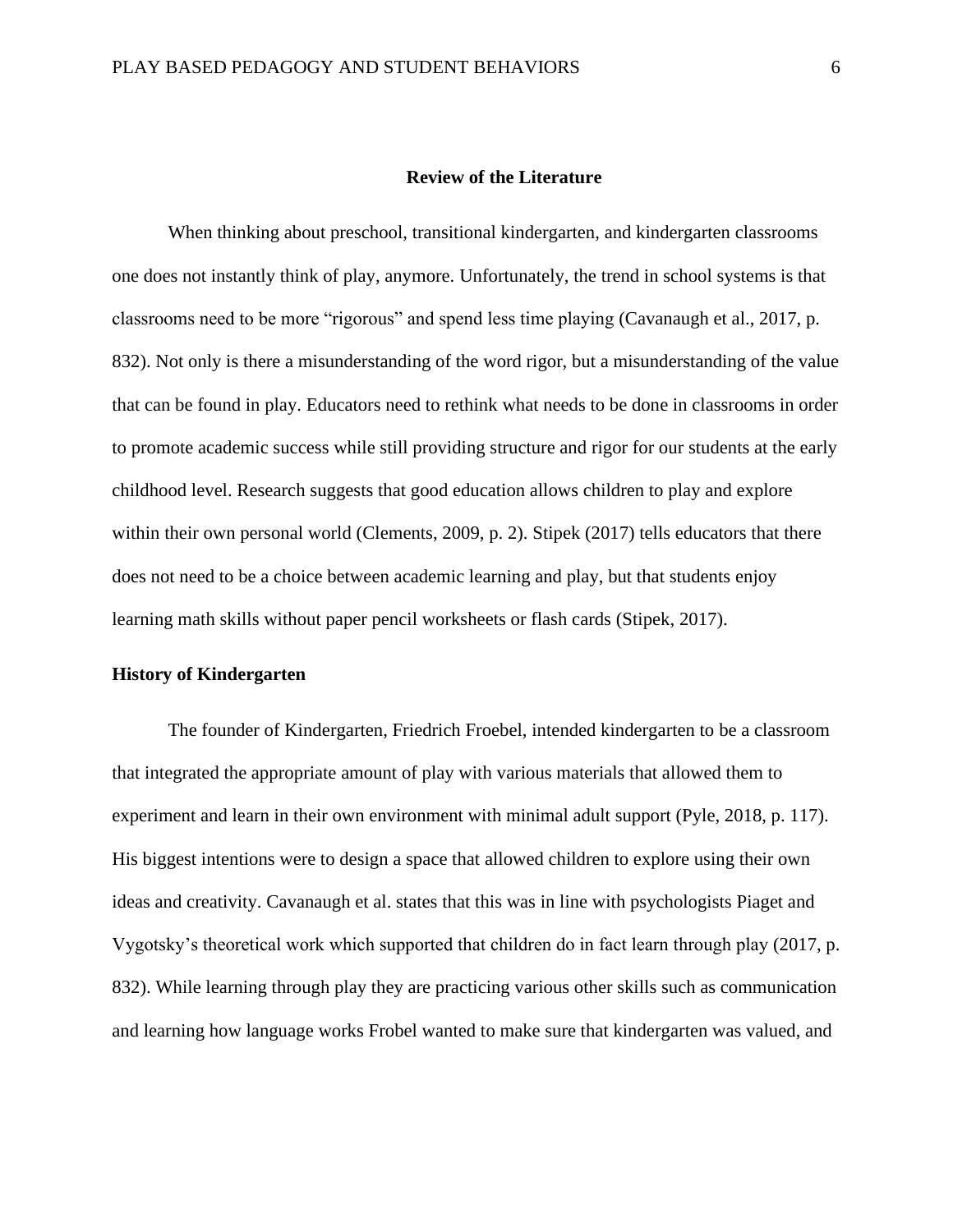that people understood that learning was happening, and it wasn't just a place of preparation for student's future (Colgan, 2016, p. 21).

#### **Pushback to Play-Based Learning**

Beginning in the 1950's there started to be a shift in the way people thought kindergarten needed to be done (Colgan, 2016, p. 21). People began shifting their thinking from play to "rigor". This meant that the look of the kindergarten classroom started to look more academic in its approach and involved less free play. They wanted it to look more like a first-grade classroom where teachers utilized direct instruction and students did more paper pencil activities. Teachers thought rigor looked like students being taught directly by the teacher and practicing skills using paper and pencil. Unfortunately, by putting paper and pencil in front of students, teachers are decontextualizing the work that is being asked of students (Excell, 2011, p. 28). When teachers put paper and pencil in front of a child it minimizes its application. A student would better connect a mathematical concept as addition when done in the context of them wanting more of something. They could have two apple slices and want two more. This could be turned into an addition activity that they connect with as opposed to a paper with a mathematical sentence on it with no context. Teachers use of direct instruction became worse with the introduction of "No Child Left Behind". This meant that teachers were being pressured to make sure students were scoring proficiency levels on standardized tests. This also increased the use of "scripted curricula" to help make sure students were getting what they needed from their teacher (Cavanaugh et al., 2017, p. 832). Since all of this, there has been a problem in the early childhood setting concerning play and academic learning. Teachers are struggling to see the benefits behind using developmentally appropriate pedagogical practices when they are feeling much pressure from administration, parents, and the governments to make sure students are in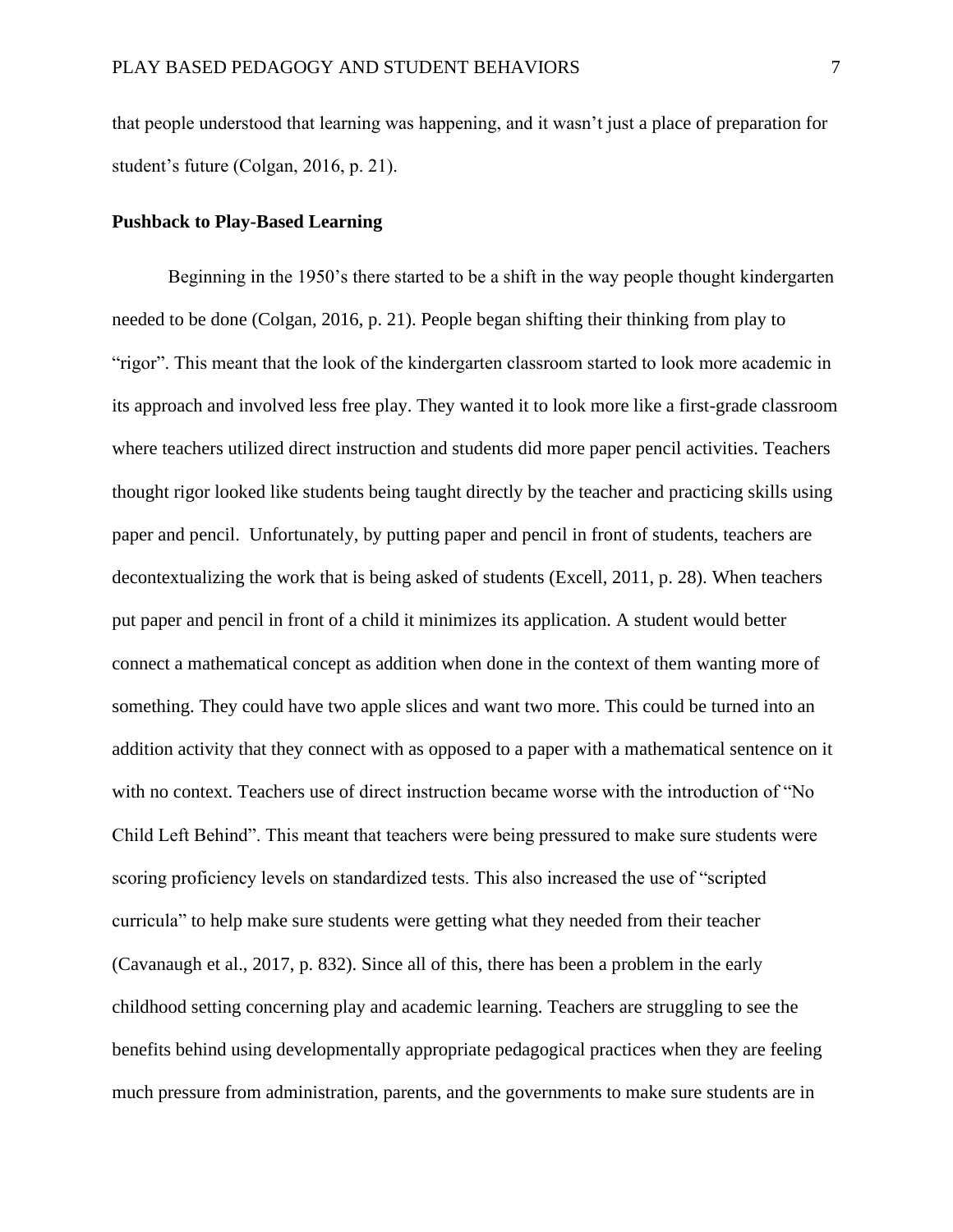fact meeting the academic standards set in place for them (Pyle, 2018, p. 117). This has resulted in play becoming something separate from learning where students can play, after they have learned. Teachers who do not think learning can be done through play, or do not value the play and learning will have play happen after the learning has been done.

## **Play-Based Learning Pedagogy and Research**

Excell states that children learn best through an informal play-based approach that is holistic in supporting child development (Excell, 2011, p. 35). Therefore, teachers must be educated in research based developmentally appropriate practice. Teachers need to be providing an early childhood experience that meets student's whole bodies needs through multiple experiences and in various ways. Teachers must begin to recognize that play does not mean less rigor. Play allows students and teachers to broaden their focus beyond skills alone (Willis, 1993). This means that when infusing learning with play, teachers are allowing students to practice more than one skill at a time. Teachers limit student's ability to connect with their work when handing students a worksheet to practice writing one single letter when they could practice writing multiple letters when creating their own grocery list. When the only method of skills practice is placing paper and pencil in front of students, this creates for a stale and rigid classroom that removes the joy from learning at such a young age. Teachers need to keep the joy in learning by allowing children to play and foster their development (Cavanaugh et al., 2017, p. 831).

An early childhood classroom that effectively uses play is benefiting the whole child (Cavanaugh et al., 2017, p. 832). Play can be used to meet the five developmental domains of children that include physical (gross and fine motor), language (language development, advances their verbal skills, increases their vocabular, and improves their language comprehension), social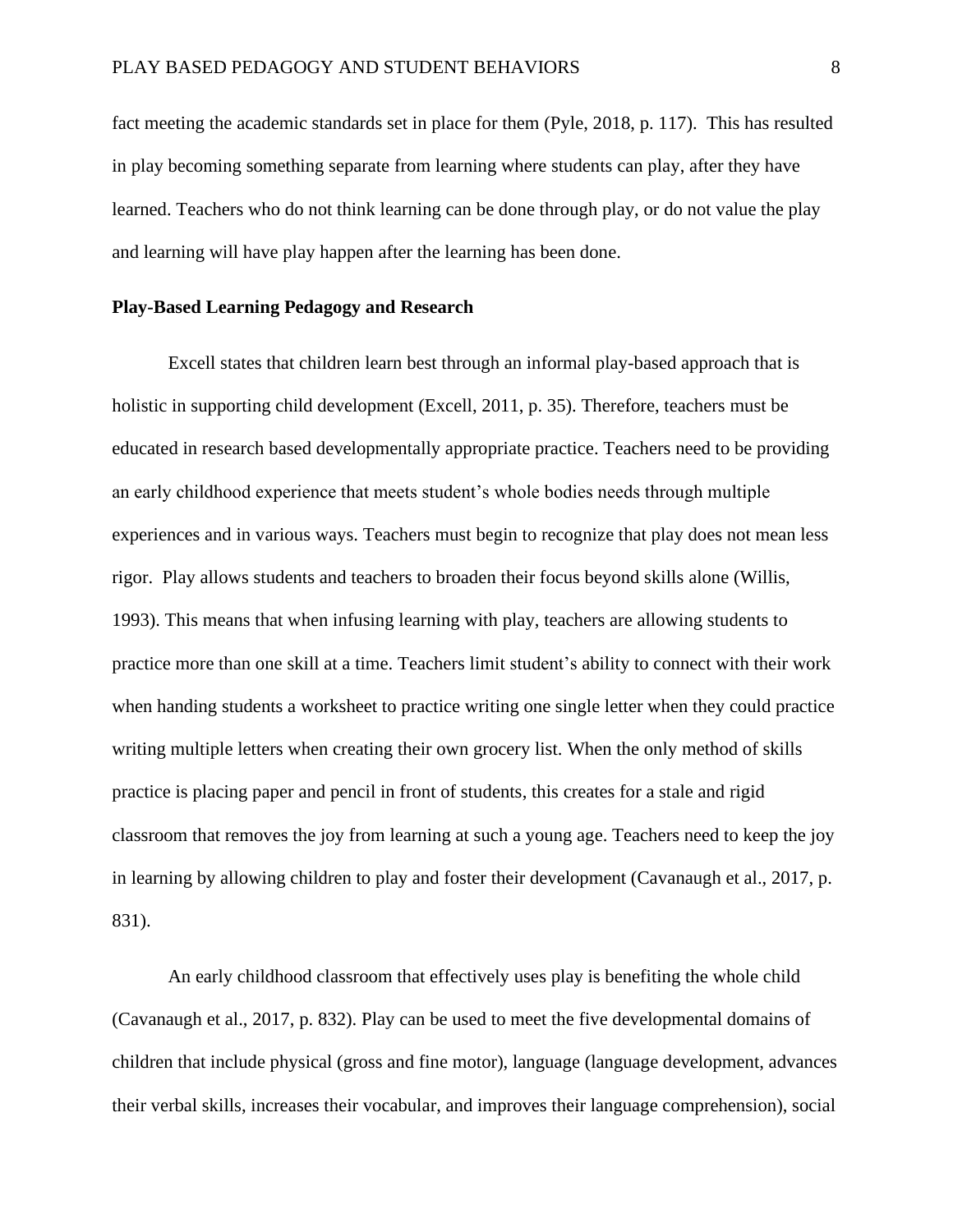and emotional (self-regulation, empathy, cooperation, turn taking, and cognitive development) (Pyle, 2018, p. 118). While children are playing, they are practicing and developing skills like problem solving and divergent and convergent thinking skills. This in fact is helpful in developing all the developmental domains. Play allows children to construct their own knowledge and build off what they already know while using and experimenting with new and old materials (Pyle, 2018, p. 118).

The benefits of play extend beyond academic growth. Students who engage in pretend play are working on executive function skills (Gronlund & Rendon, 2017, p. 14). Executive function helps with the cognitive process of self-control of thought and action. When students work on their executive function, they have gains in creativity, flexibility, self-control, discipline and school success (Cavanaugh et al., 2017, p. 833). Teachers can strengthen and grow neural connections by providing students with rich playful experiences. When students are immersed in play it has been noted that brain growth is stimulated in both the prefrontal cortex and the amygdala (Gronlund & Rendon, 2017, p. 14). When teachers build a child's brain, they are helping them long-term. By activating their amygdala and prefrontal cortex students can improve their executive function. This is highly important for young children. Diamond discusses that executive function, the way the human brain is able to manage attention, emotions, and behaviors, can better predict student success than an IQ score (Diamond, 2013, p. 3). Play-based learning allows students to activate and grow all parts of the brain that will have life-long benefits for students. Research shows that students who engage in child-initiated play in the preschool experience academic success in the primary grades (Copple and Bredekamp 2009).

Not only can teachers help improve all five domains, but research would tell you that children in play are above their daily average (Excell, 2011, p. 36). This means that when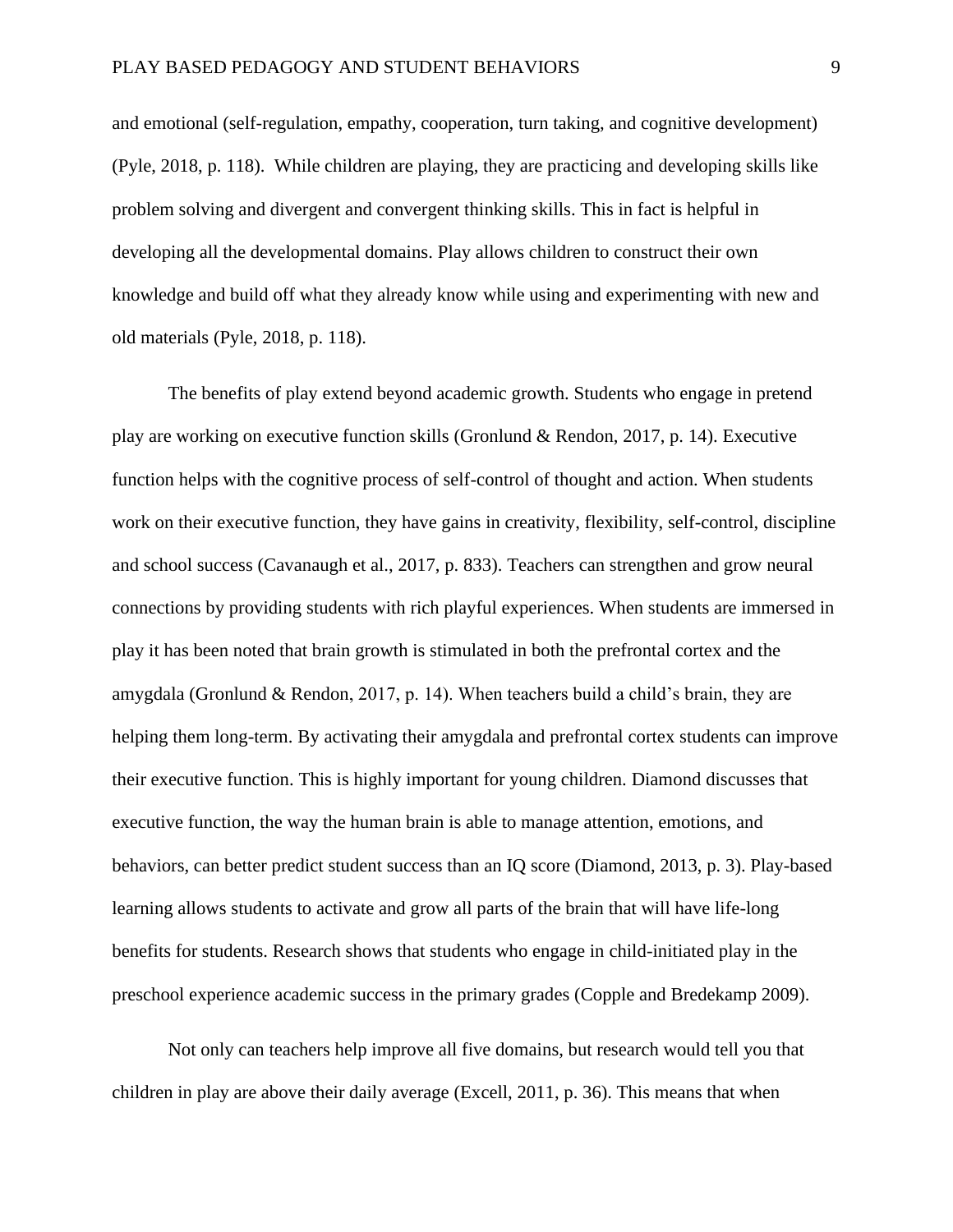children are immersed in play they are better able to perform and act older than they appear. When a five-year old is playing house, they may take on the role of a mother, acting much older than a typical five-year old would. Play allows them to explore and go to worlds they have never been or dream of going to (Gronlund & Rendon, 2017, p. 15). Play-based pedagogy allows teachers to let students be who they are and take risks within a safe environment. When children feel safe they are able to practice different behaviors or feelings that they may not usually experiences such as bravery or power. Then they can use their play experiences to help them in the real-world when they encounter frightening moments (Gronlund & Rendon, 2017, p. 15).

Play-based pedagogy can be done in multiple ways within the classroom. The three different styles of play discussed by Edwards and Mackenzie (2013) are reproductive activity, combinatorial activity, and pedagogical play. Reproductive play is when children merely reproduce what they already know or have seen. This could involve drawing a picture of their own house. This is important because it allows children to relate to their environment. Combinatorial activity is merely the idea that children are using their imagination. This is when children are playing pretend and the arousal of new objects and thoughts come up. Pedagogical play is more teacher focused on how they are going to use their role as the teacher to support learning. This is different than a teacher led activity that dictates what is happening, rather the teacher is following the lead of the students and encouraging and suggesting without interfering (Edwards & Cutter-Mackenzie, 2013, p. 331).

#### **Best-Practice Play-Based Pedagogy**

As stated earlier, play-based learning is in line with Piaget and Vygotsky's theories of child development. However, it is important to note that teachers cannot just assume that children are learning through play. Play-based pedagogy is still an intentional teaching practice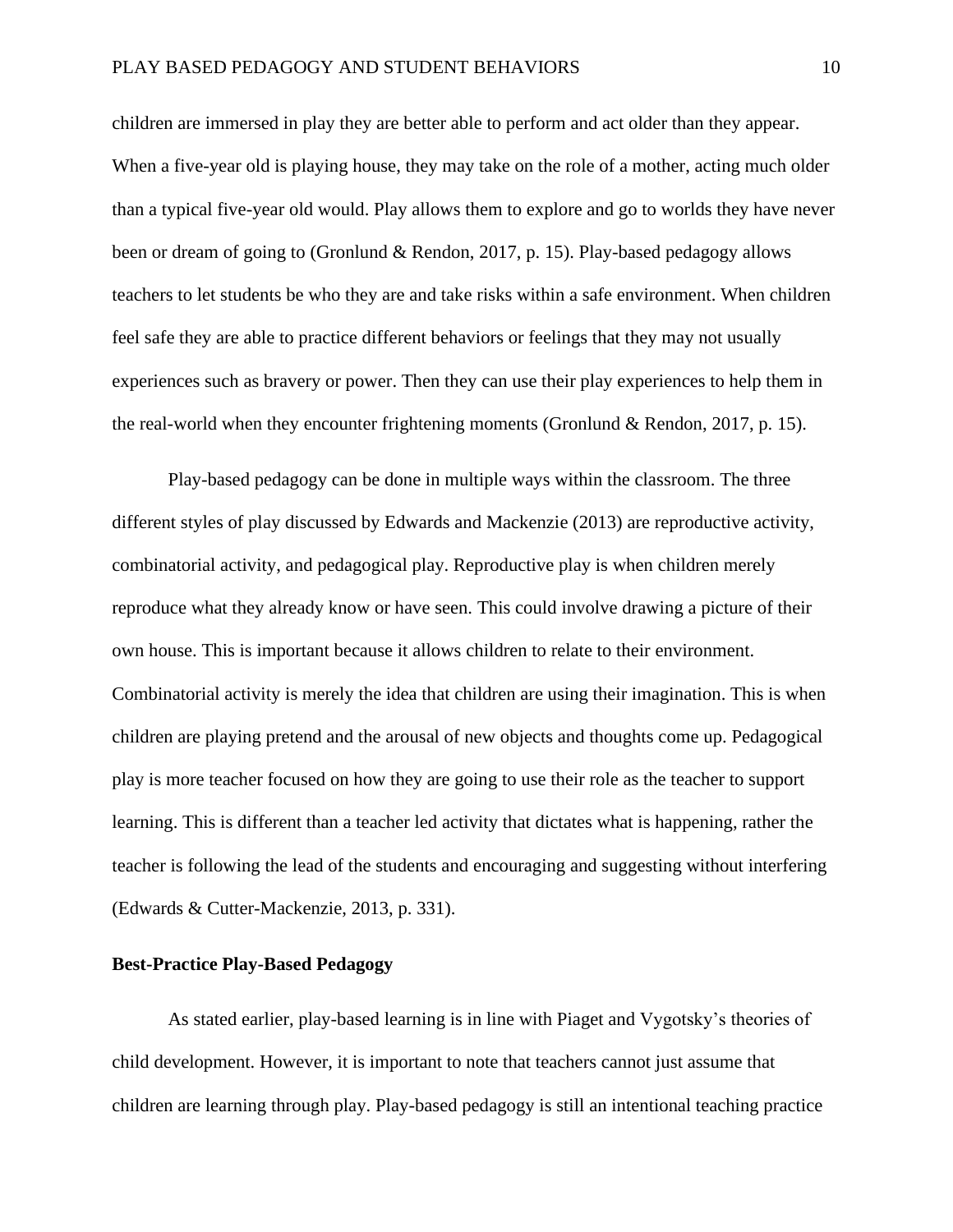(Gronlund & Rendon, 2013, p. 53). Vygotsky talks about the zone of proximal development in his research. The zone of proximal development is when a teacher takes a student's task just outside their comfort zone. In order to go to the next level, they are going to need adult scaffolding to help them get there (Stanton-chapman, 2015, p. 100). Piaget emphasized that child-directed play is going to involve what children already know (Colgan, 2016, p. 21). If teachers strictly rely on open-ended play, students will miss learning opportunities (Edwards & Cutter-Mackenzie, 2013, p. 329). If play-based learning is going to be done well within classrooms it must be done the right way. Cavanaugh's definition of a high-quality early childhood program is teachers providing flexible instructional approaches with a planned set of content to help students grow across developmental domains (Cavanaugh et al., 2017, p. 832). This means that teachers need to intentionally plan out what the learning targets are, provide the appropriate materials to help students meet those, and then let children explore and lead the play with adult guidance and support. Teachers need to be intentional about the way classrooms are set up, what materials are offered, and the techniques and strategies used. The teacher does not get to hope that children will learn but find ways to use children's play to help them learn. Findings from the Effective Provision of Preschool Education indicate that teacher engagement with children during play-based activities are necessary for supporting the construction of conceptual knowledge (Edwards & Cutter-Mackenzie, 2013, p.329). This indeed places a very important role on the teacher. Teachers need to be able to know what standards students have completed and which ones they need work, evaluate their play, and then intervene in such a way that is not disruptive to the play, but enhances the play.

Rendon and Gronlund (2017) have laid out an approach that is incredibly helpful as teachers go about making sure student engagement and learning happens while using play-based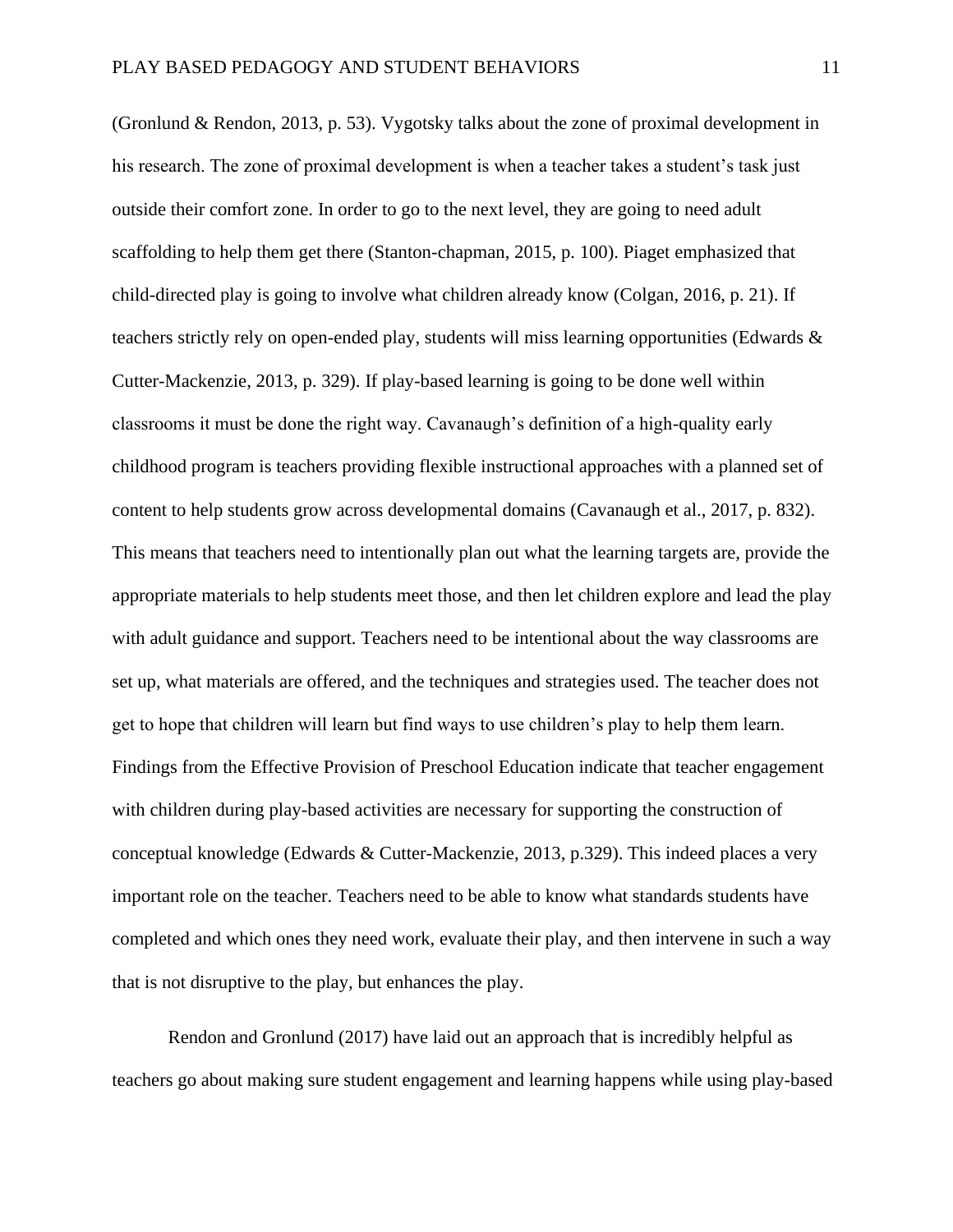learning. They make the case for brining play back to the classroom by making sure that teachers understand that standards can be met through play when it is integrated in an intentional way (Cook, 2015). Teachers need to be aware of the way that play can replace worksheets and teacher led activities. Gronlund and Rendon are not advocates for dismissing direct instruction in preschool and kindergarten completely, but finding an appropriate balance between direct instruction, teacher led activities, and play-based learning in order to ensure student engagement using developmentally appropriate practice (Gronlund & Rendon, 2017, p. 54). Excellent teachers know how to help students learn and keep them engaged by using a variety of teaching strategies and learning styles (Copple & Bredekamp 2009).

When implementing play-based learning your planning must be intentional. The four steps laid out by Thomas Rendon and Gaye Gronlund (2017) is identify the standard(s) to be addressed, consider the best materials to provide, choose possible teacher support strategies, and determine how to gather assessment information. Teachers need to be aware of what standards will be more easily addressed through play and plan for those. Gronlund and Rendon provide some guidance by suggesting that teachers focus on standards that occur naturally in play experiences and students are able to show a standard in multiple ways. This helps teachers understand which standards to address through play-based learning. When thinking about what materials are needed to be provided the teacher must plan ahead and think about how students will play with the materials given. They need to consider the various ways different toys could be used by different students. A key component to play-based learning is the assessment component. In order to get the clearest picture of what a student knows teachers need to utilize assessment correctly within play-based learning. Assessment through play allows teachers to gather authentic assessment data that can be reliable in understanding what students know,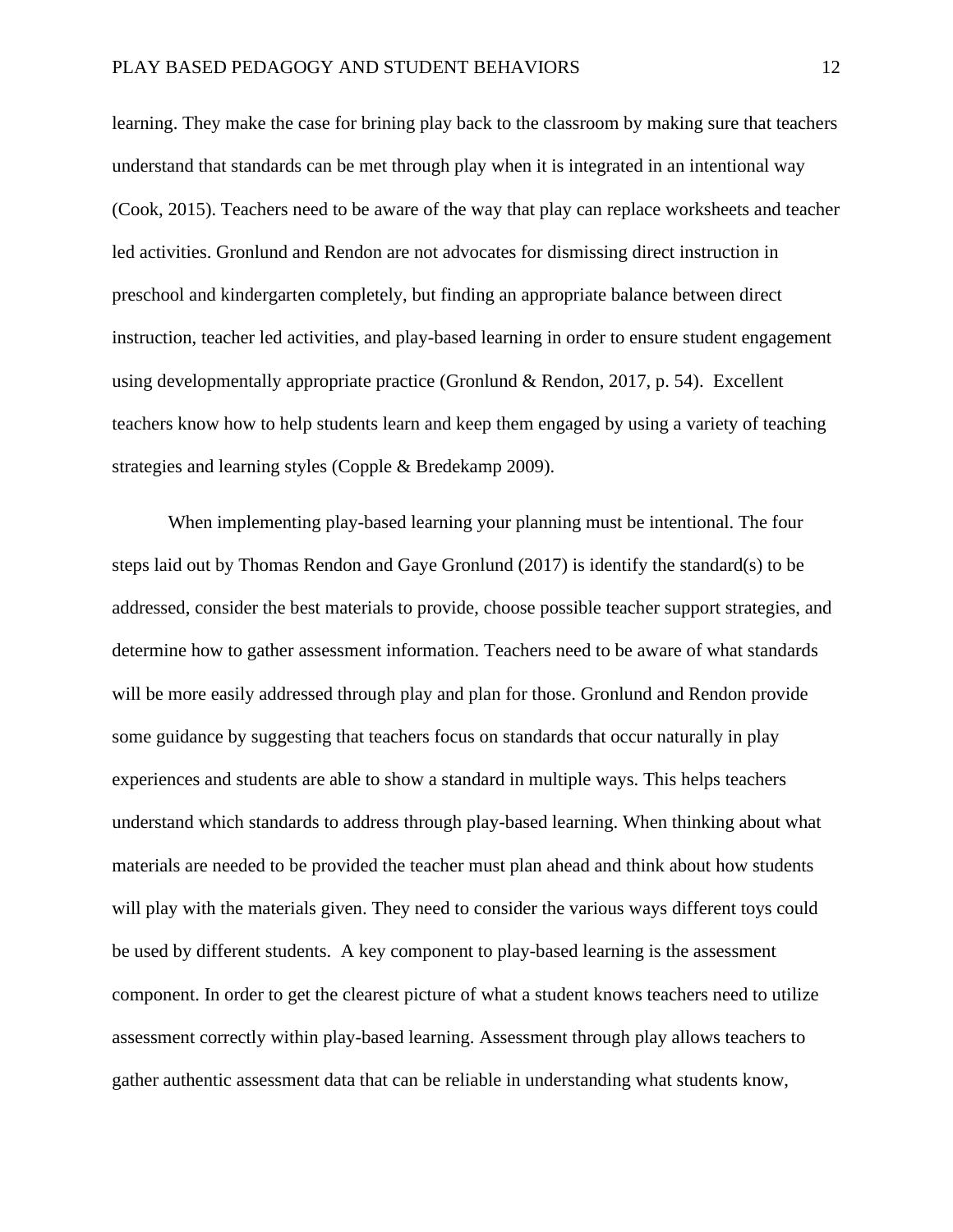understand, and can do (Gronlund & Rendon, 2017, p. 62). When planning how to assess children during play-based learning teachers need to make sure they remind themselves what standards they are looking for, and how those standards can be met through what children accomplish. Teachers can also utilize their own questioning and conversation techniques to help get a clearer picture of students understanding. For example, while a group of students is planning out a play, the teacher may ask students about the setting of their play or what the problem of their play is. This can help the teacher know if they are grasping the concept of story elements or not. It is also important to make sure you document by writing down anecdotal notes, keeping pieces of work, or taking pictures to document student work (Gronlund & Rendon, 2017, p. 62-63).

The intentional planning process laid out for play-based learning should leave teachers with the understanding that play-based learning/teaching is not easy. It is a task that requires much intentionality, excellent assessment abilities, and an ever-increasing knowledge of how to improve and build upon children's play. This means that teachers need to know what they are wanting students to learn before they enter our classrooms. Teachers need to have great understanding of the standards they teach in order to provide the opportunities students need to practice and engage with the learning material. For play-based learning to be done effectively, teachers need to be educated and know how to properly support and execute play-based learning (Colgan, 2016, p. 21). This means that teachers should be ever increasing their knowledge of play-based pedagogy through research.

#### **Problem Behaviors and Student Engagement**

Student engagement is an important piece to what educators are trying to get accomplished. Engagement is something teachers need to focus on first, followed by content and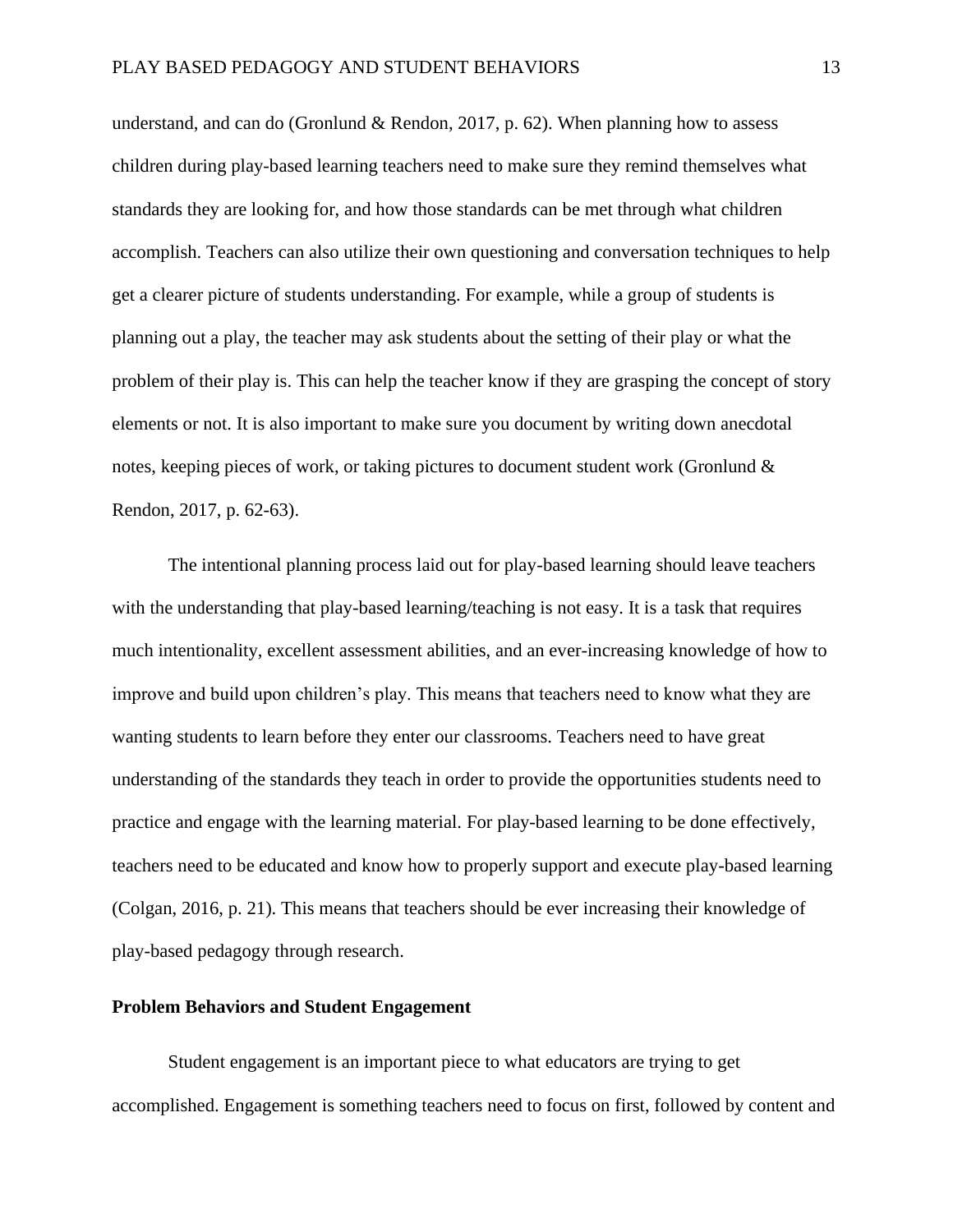then rigor (Wolpert-Gawron, 2018). Teachers are trying to find ways to get their students to become engaged. Engagement in the school setting has three different forms: behavioral, cognitive, and affective engagement (Carter, 2012, p. 62). Behavioral engagement is simply students attending school and or extra-curricular activities. Cognitive engagement is students' level of interest in their learning and how they can find relevance in what they are doing. This also involves the level of challenge students may face and how much effort they need to put forth in order to accomplish the skills (Carter, 2012, p. 62). Affective engagement is considered the relational part. This measures how students feel about their connectedness to school whether that be positive or negative as well as their relationships with people in the school setting. All levels of engagement are important to consider when thinking about students experience in school.

For the purpose of this study, the researcher was mainly considering academic engagement. Behavioral indicators of academic engagement include efforts in task, time on task, and work completion (Carter, 2012 p. 62). According to Carter academic engagement can be measured through teacher observations and reports. When a teacher is observing a classroom for engagement, they need to be sure that they are not simply seeing compliant students but engaged students. Jackson and Zmuda discuss the impact of real engagement versus compliance in reminding teachers that engagement is so much more than students who sit and listen to us, but is actually the unearthing of student talents and dreams by instilling qualities such as hard work and perseverance in them through classroom strategies that are engaging (Jackson, 2014, p. 19). In their article they list the following characteristics of what an engaged learner looks like: they focus on learning and share their thoughts, they pursue their own train of thought about a topic of study, immersed in their task, and annoyed by interruptions (Jackson, 2014, p. 20).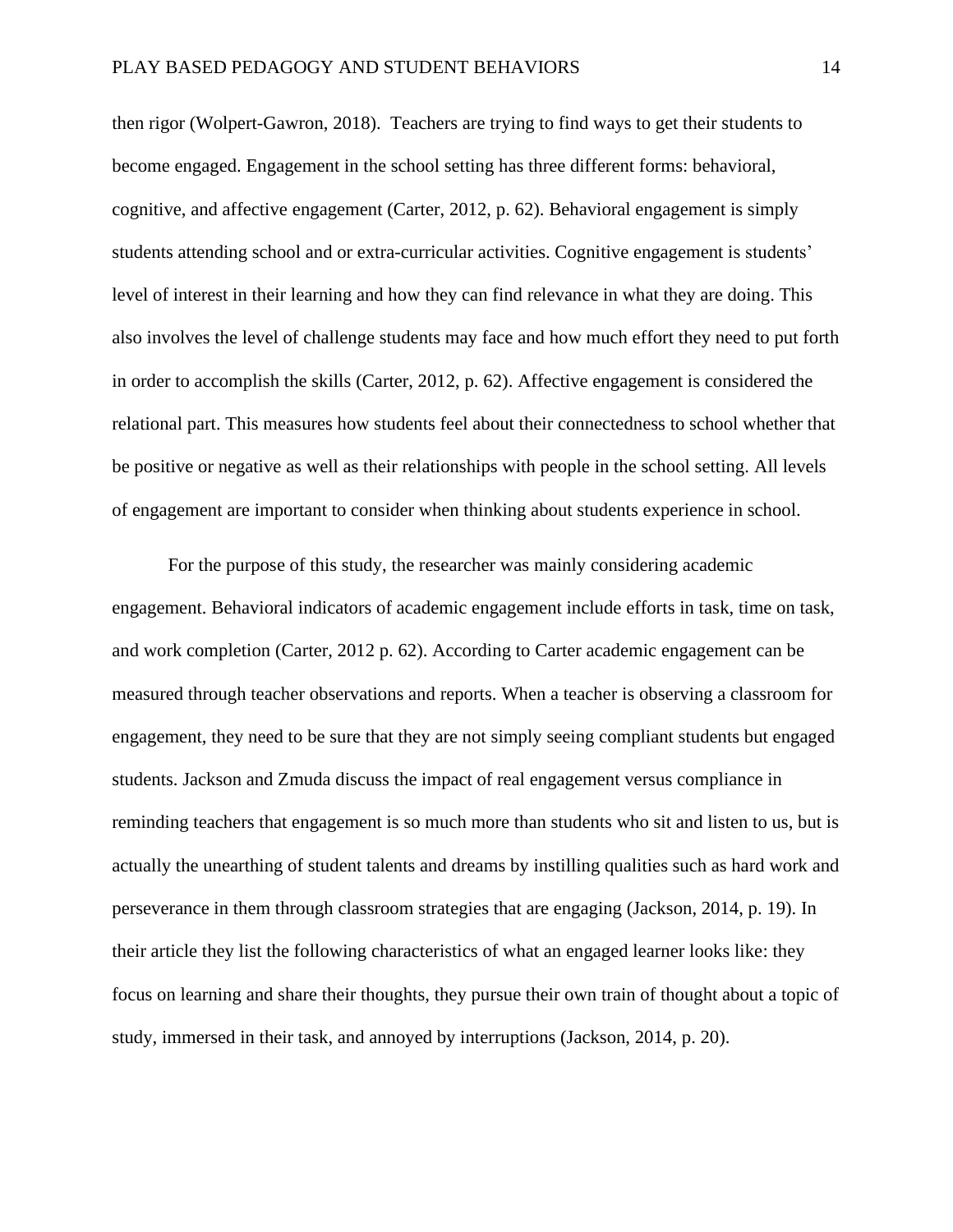When thinking about problem behaviors in relation to student engagement, teachers must differentiate between signs of disengagement, and not merely students who are not compliant to our teaching standards. (Jackson & Zmuda, 2014, p. 18). This means that blurting may be appropriate at times if it is relatable to the work a student is doing. When blurting is unrelated and carries to connection, this may be a sign of a disengaged student. Other behaviors that may be linked to signs of disengagement in the classroom would involve students laying on the floor not paying attention, bothering a neighbor with something unrelated, or the teacher having to get students attention back to the task at hand. As stated earlier, if teachers want students who are truly engaged, then they need to be willing to give up a little teacher-student compliance and let students be hands on, explore, and take risks (Jackson & Zmuda, 2014 p. 18). Play-based learning is an excellent way to go about getting this done at an early childhood level because it allows students to dictate where they take their learning with the help of teacher planning, preparation, and assistance. Teachers who promote true engagement in their classroom must provide clear goals and offer students the appropriate context of learning to allow students to connect it with their own worlds (Jackson & Zmuda, 2014, p. 24).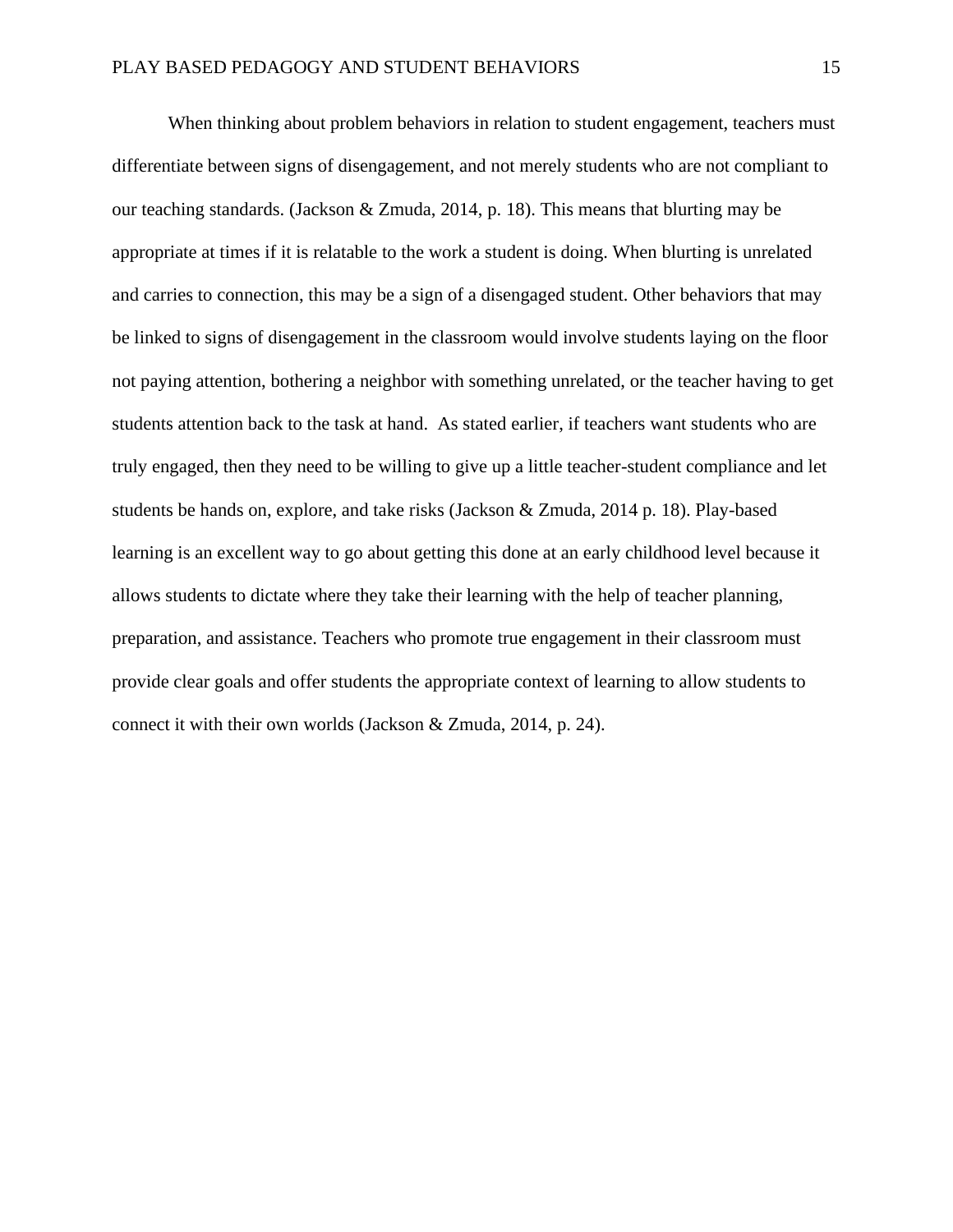#### **Methods**

#### **Participants**

All who participated in this study were in a class with 10 students in it, 3 girls and 7 boys. Most of the students in this class were young five-year olds with late summer birthdays. The rest had birthdays ranging from December to May. There were three students on Individualized Education Plans. Two of those were speech IEP's and one was an academic IEP. The student on an academic IEP is diagnosed with cerebral palsy and has intense fine motor needs and needs a para in the room to make sure he his safety is taken care of. One student was on a 504 to help with sensory needs. Four students were considered English Language Learners. Two of those students hardly spoke any English at all, one of them being one speech IEP, and the other was quite fluent in English and Spanish. There is one aide that is in our room all day to help take care of the student with cerebral palsy and help meet academic needs.

## **Data Collection**

This action research project was conducted in a half-day Transitional Kindergarten classroom in Northwest Iowa. The data collection took place during a one-half hour time period during the classes theme instructional time. Theme time is consisted of focusing in on science and social studies standards, while also working on concepts of print and storytelling. The focus of this action research project was to see if changing the teaching style would improve student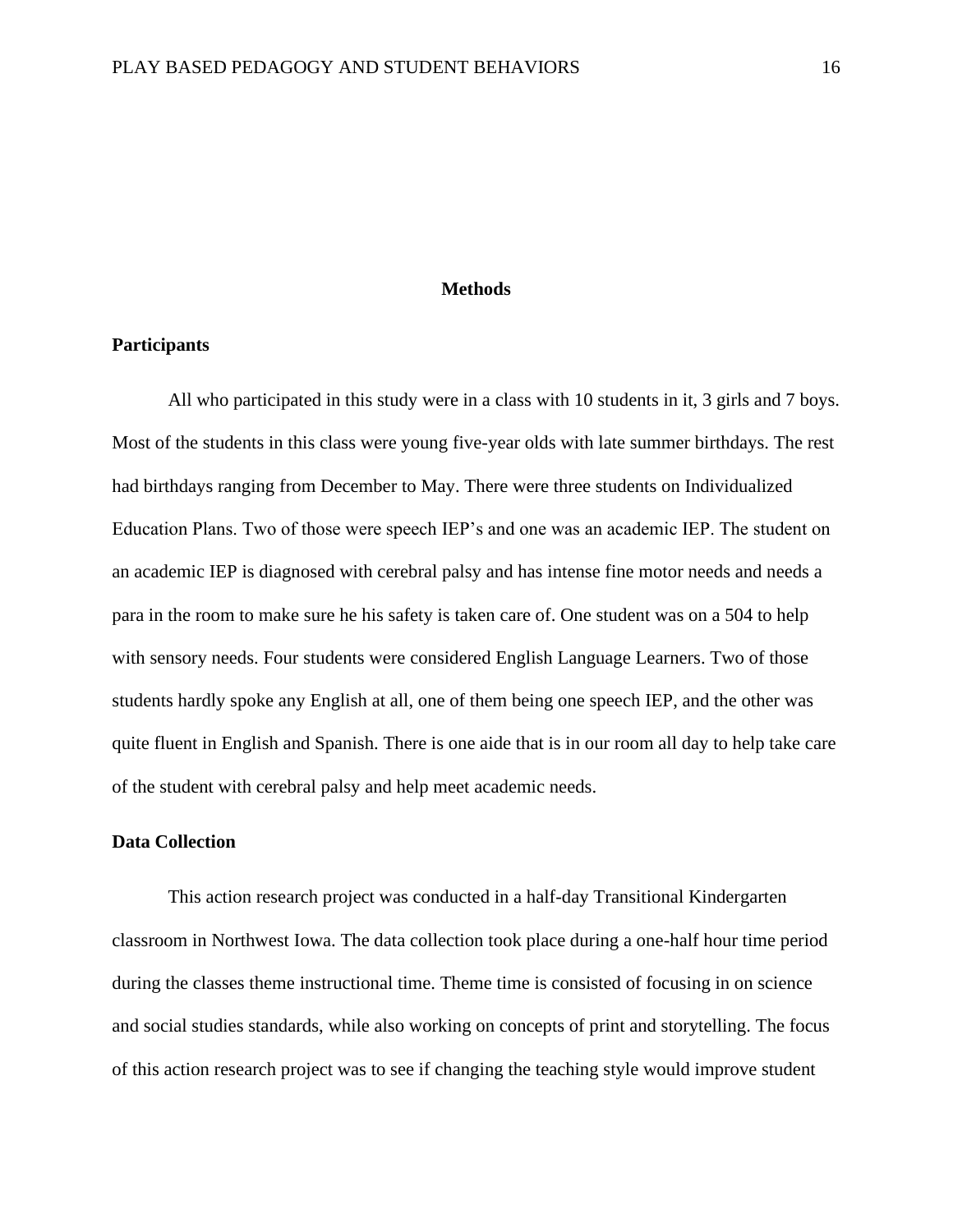disruptive behaviors as well as student engagement. Data was collected using an observer utilizing the tally system and the observer and teacher making anecdotal notes for the level of engagement. The data collection process happened six times over a five-week period of time. The first three times the observer came in the teacher was using a teacher-directed scripted lesson plan. The next three observations the teacher had a short mini-lesson with the remaining time used for students to explore, create, and play using the materials provided. This was done using the play-based learning approach. Each session was thirty minutes long and was during the Theme time. The independent variable in this action research project was the teaching style. The teacher was shifting from using a teacher directed scripted lesson to a play-based learning teaching style. The dependent variables in this study were student off-task behavior and student engagement. Student off-task behavior was done through simply using an observer to come in and tally off-task disruptive behaviors such as blurting, bothering their neighbor, laying on the floor, off task, disruptive to class, and teacher redirects. When collecting data for student engagement the teacher collected artifacts, the teacher and the observer recorded anecdotal notes on student behavior, comments, and level of engagement.

Each time the observer, the school buildings instructional coach, would come into the classroom and do two things. One, she would tally student behavior on a chart that was divided into a boy and girl column (See Appendix A). This was simply done to help the teacher identify if there was a certain student group that struggled more than the other. The behaviors listed on the chart were: blurting, bothering neighbor, laying on the floor/not paying attention, off task, disruptive to class, and teacher redirect. Two, the observer also took anecdotal notes regarding student engagement or if there was anything specific the teacher needed to know. During this time the teacher also added any notes to this section that she felt were necessary. This may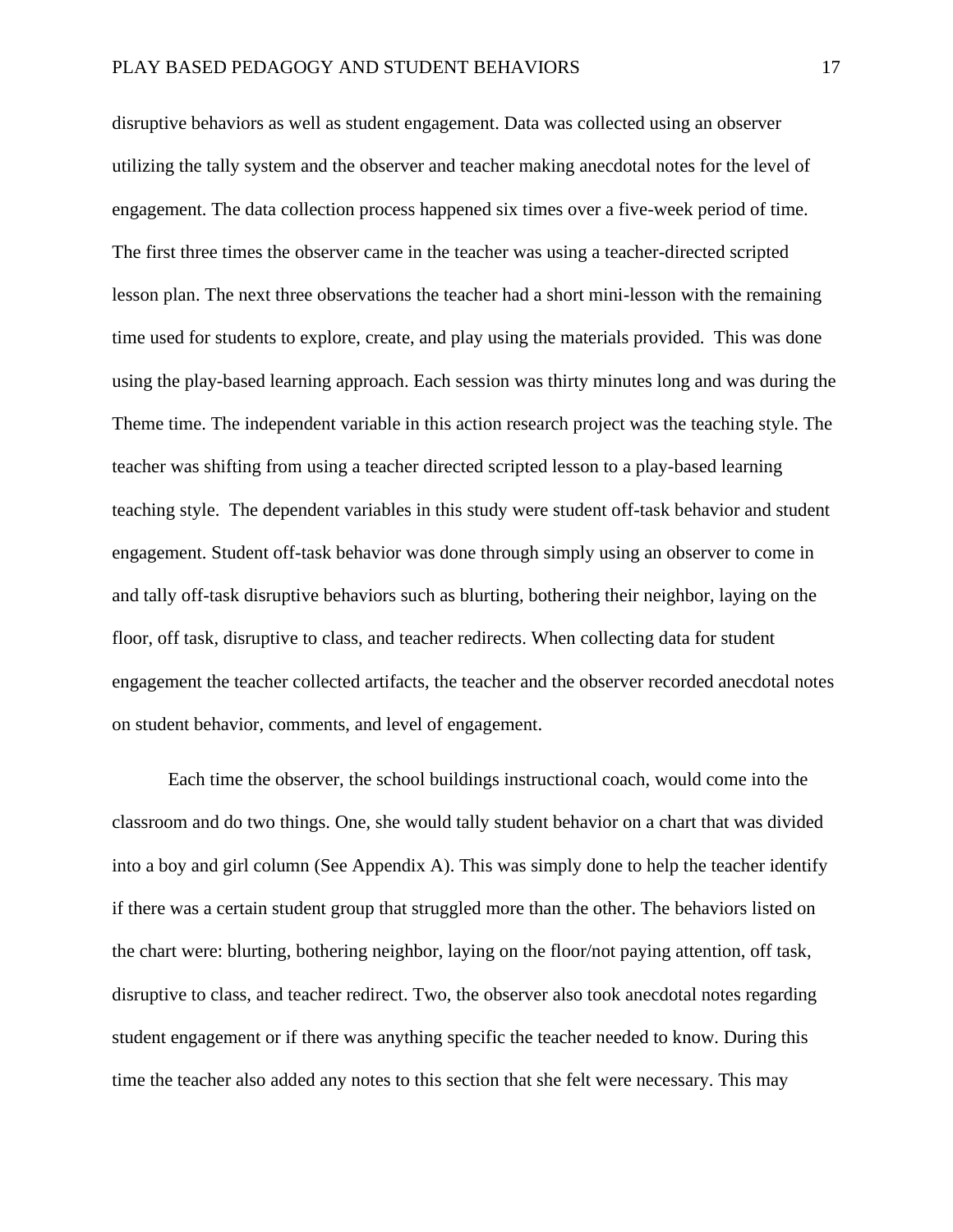include comments from students or her own informal observations. The teacher also had her own chart (See Appendix A) that she used to record what standards she noticed students completing during each thirty-minute session. The chart had students' names down the side and then a date at the top. The teacher would record what standard she noted happening in the box next to each student's name.

Once all of this was completed, the teacher entered all in the information into an excel document. The first set of information was a table with recorded tally marks for each behavior. The second page were the notes on student engagement, and the final page was a list of the standards being completed by students during each lesson.

The way this data was collected it could easily be accomplished by someone else looking into this same research question. Due to the nature of this research question and that it was focused in on one small sample group of students, another researcher may come up with different results according to their class makeup.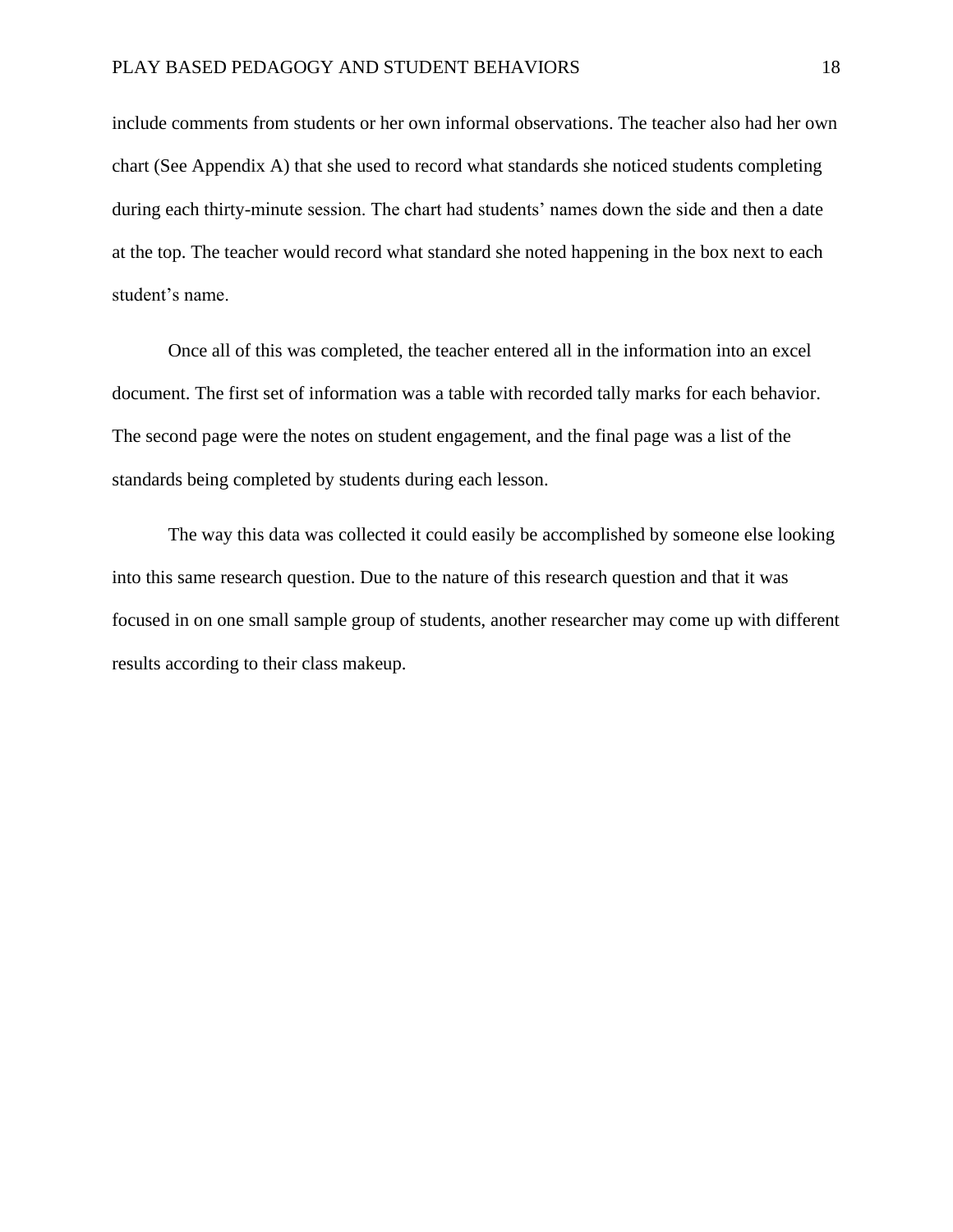#### **Findings**

#### **Data Analysis**

The action research plan used both qualitative and quantitative data. The data analysis needed to understand the data collected is mixed. The action research question is "Does playbased learning increase student engagement by decreasing student behaviors?" The independent variable in this action research was the teaching style. The dependent variables in this study were off-task behavior and student engagement. Off-task behavior was defined as blurting, bothering a neighbor, laying on the floor, off task, or being disruptive to class. The measurement instrument used to collect data was a tally system documenting student behaviors, anecdotal notes, and teacher documentation of standards completed. The building instructional coach came into the classroom and collected quantitative and qualitative data. She collected quantitative data by using a tally system to track the number of different behaviors observed. These numbers were totaled and entered in an excel spread sheet. These numbers were then analyzed to see if the number of behaviors decreased when using the two different teaching styles. Table one breaks down the numbers into the number of behaviors that happened between boys and girls during the lessons while the teacher was using a scripted lesson plan with a planned activity. The behaviors included in this list were: blurting, bothering a neighbor, laying on the floor, off task, disruptive to class, and teacher redirect. This table shows that overall the total number of behaviors documented during these three lessons were 164 tallies. Table two breaks down the number of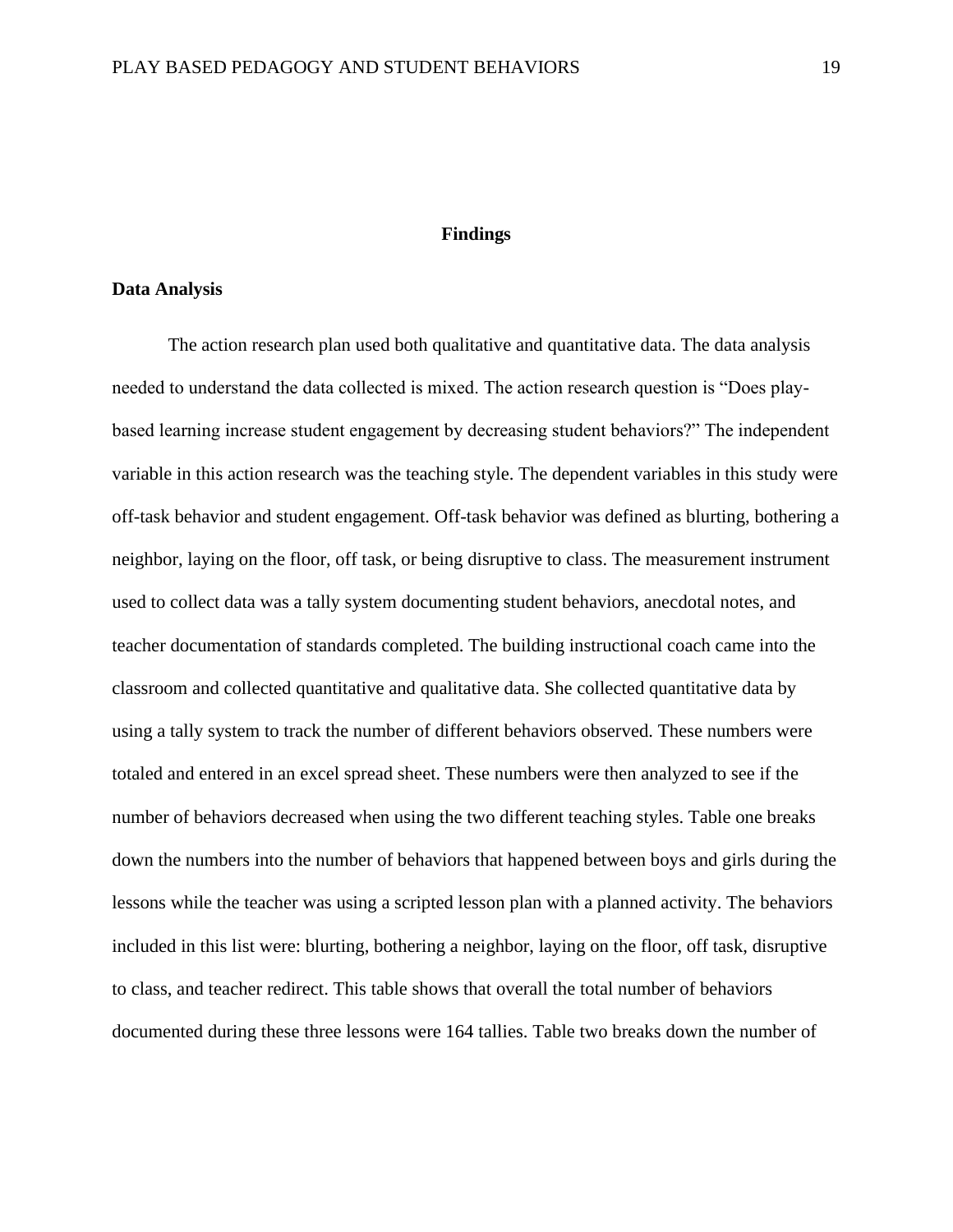observed behaviors that happened during the play-based learning teaching lessons. The total number of behaviors documented during the play-based learning lessons was 42 tallies.

## Table 1

## *Total Student Behaviors using Scripted Teaching Style*

| Date     | <b>Boy Behaviors</b> | <b>Girl Behaviors</b> | Totals |
|----------|----------------------|-----------------------|--------|
| March 27 | 33                   | 8                     | 41     |
| April 1  | 40                   | 23                    | 63     |
| Date     | 36                   | 24                    | 60     |
| Totals:  | 109                  | 55                    | 164    |

Table 2

*Total Student Behaviors using Play-Based Learning*

| Date     | <b>Boy Behaviors</b> | <b>Girl Behaviors</b> | Totals |
|----------|----------------------|-----------------------|--------|
| April 9  | 9                    | 4                     | 13     |
| April 11 | 16                   | 12                    | 28     |
| April 24 | 0                    |                       |        |
| Totals:  | 25                   | 17                    | 42     |

When looking at this quantitative data, there were significantly less behaviors documented during the play-based lessons as opposed to scripted lessons. When students were seated for a short mini lesson and then given time to explore and play in the classroom with the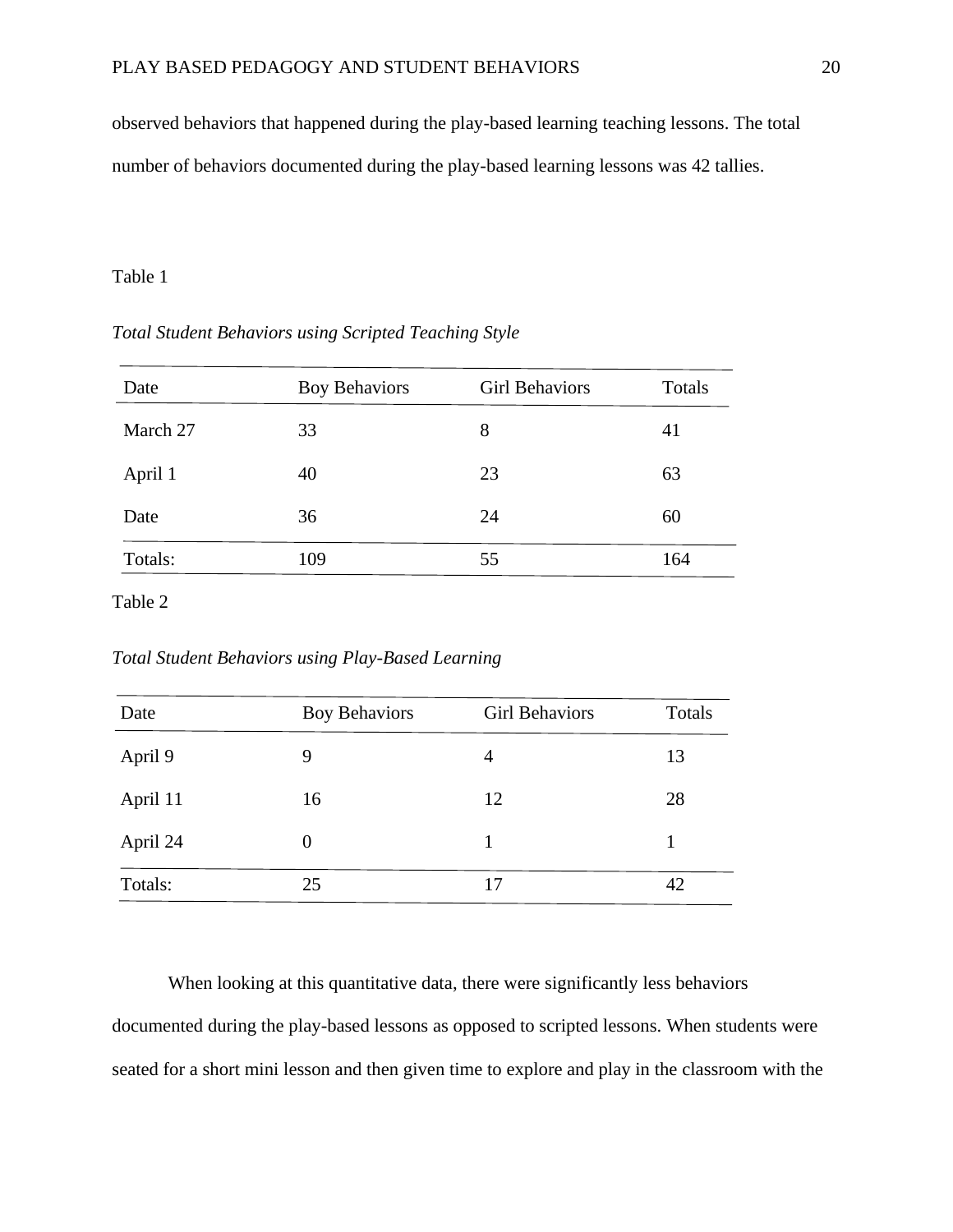provided materials it decreased the documented behaviors as opposed to everyone doing the same thing or type of activity for the lesson time.

There were two different sets of qualitative data collected. The first set was simply anecdotally recording student comments and teacher observation. During the first three observation times the instructional coach noted that during the lesson portion of the time students were not listening to the teacher and making comments like, "I'm bored." During the planned activity time she observed the teacher having to give directions multiple times, students having a hard time getting started on the activity, students getting off-task because "they didn't want to color", and another student making the comment, "I don't want to do this." One teacher led activity she noted that some students were engaged, but others had a hard time knowing what to do and struggling with the wait time for their turn.

During the next three observations the instructional coach made comments that said, "students are very engaged in task," "everyone was able to participate and add something during the discovery time." She noticed that students were enjoying being able to pick their own options and found that groups of students would "play" together to create city and country structures. At the end of the discovery time when the teacher signaled for transitions there were groans around the room and students making comments like, "we don't want to be done." The observer also noted that the teacher was actively involved by facilitating students with their projects and helping them successfully complete their ideas. At one point she heard a student make the comment, "This is hard work!" while they were creating and building their own ideas. She also noted that many students were problem solving during this time. An example being, a little girl needed pink paint, but it was all gone so she put the red and white together to get the color she wanted.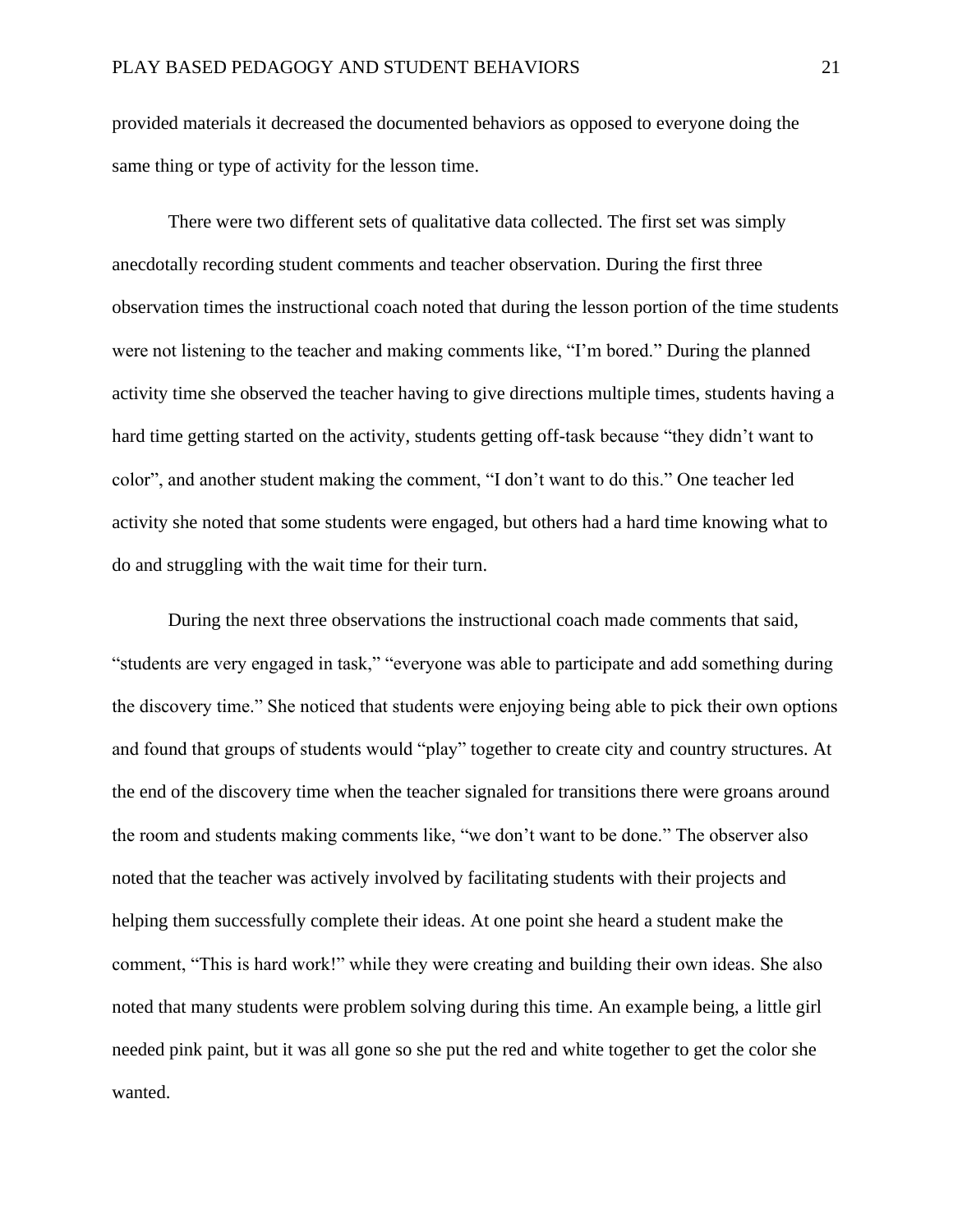The second set of qualitative data was teacher recording what standards were met during the play-based learning time. The teacher noted that her awareness of what students were doing during their creative play time increased during the play-based unit because she was always observing students to see what standards they were accomplishing. When it was the scripted lessons and teacher led activities, she noticed that she went into the lesson with one standard in mind and only assessed that standard. During the play-based unit the teacher had a clip board with each student's name by it and at the top of the page was the day's date. Then she walked around the room and made notes of students completing standards, or noticed students working on standards and would ask questions to see if they were able to complete the standard appropriately. An example of this would be a little boy creating a play with some of his classmates. The teacher observed the students wearing masks and talking about a story and she asked them, "Who are the characters in your story?" "Where is the story taking place?" Upon hearing their answers, she could assess their knowledge on story elements and would document this. During the play-based unit the teacher noted that multiple standards would be happening throughout play but not necessarily the same ones happening with all students at the same time. There would be times where some students would be noticing physical changes in paint by adding color, students working on story elements and retelling stories they had heard during story time, students measuring string to be able to make a mask stay on their head, students using number recognition to dial a phone number.

Along with documenting standards students were completing, the teacher took pictures of student's various creations throughout the 5 weeks. The first picture (Figure 1) is a picture of three student's creations in order to do the retelling of *The Three Little Pigs.* This was a planned teacher craft where students were given instructions on what to do and how to do it. This project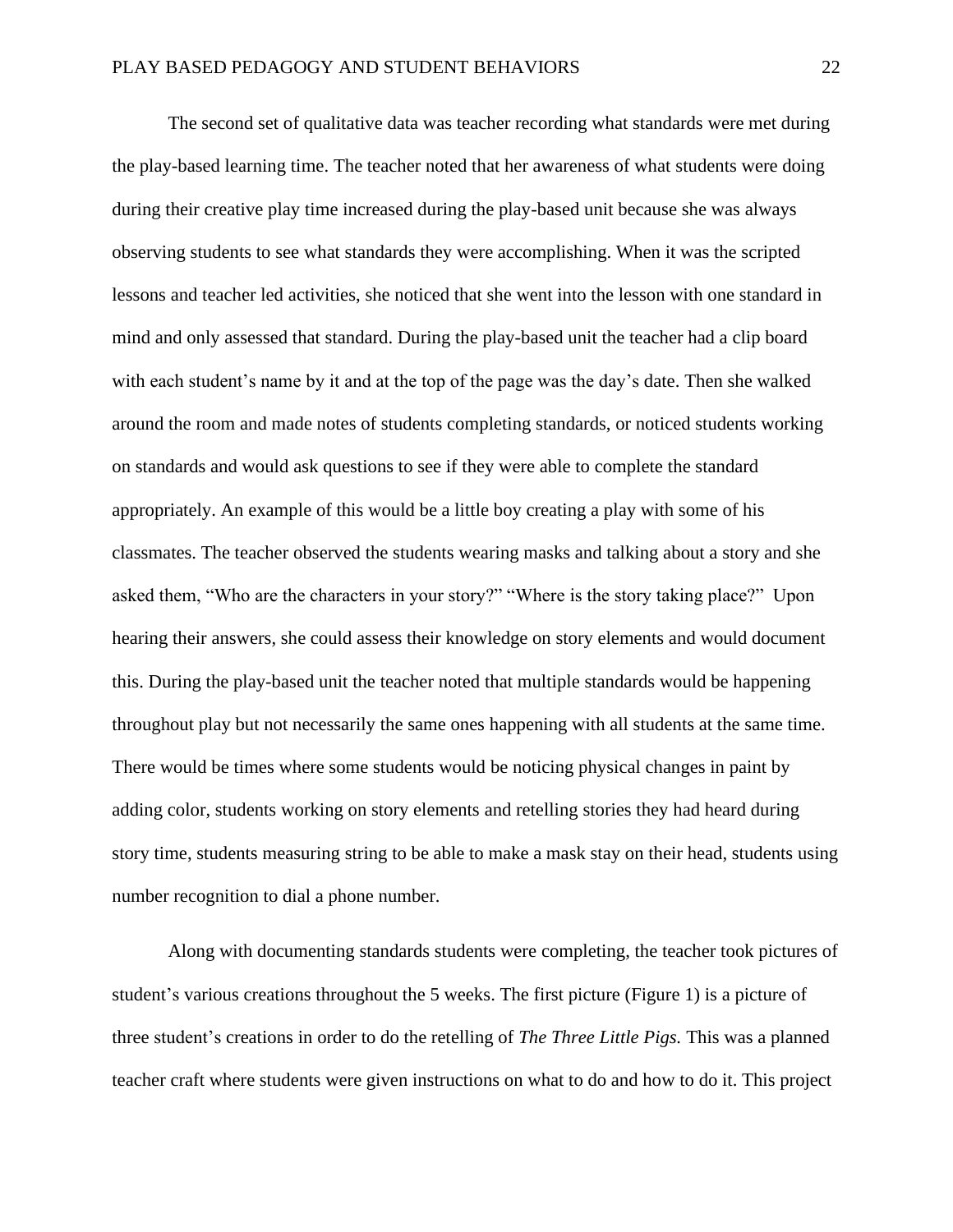took 3 days to complete. The first day students discussed the characters in the story and colored pre-copied pictures of the characters for the story. The second day students discussed the setting of the story and colored the background their paper to match the setting and spent some time coloring the houses. The teacher's aide in the room went around and showed students how to color by taking the paper off the crayon to have more of a shading look. Then the third and final day students added the elements to the houses and glued them in the correct order. The teacher went around and assessed each student's ability to tell her the characters, setting, and a short retell of the story.



Figure 1. Student work from *Three Little Pigs* retell.

This second set of pictures (Figure 2) is from the play-based unit. Here you see students creating, building, and working together, on something of their choice. In the painting picture you will see some students using books to help them see pictures of the city and country. The pictures are from our time spent learning about different communities and how to be a helpful community member. Students had access to legos, paints, recycled materials, cars, playdough, and a dramatic play center with masks and stuffed animals.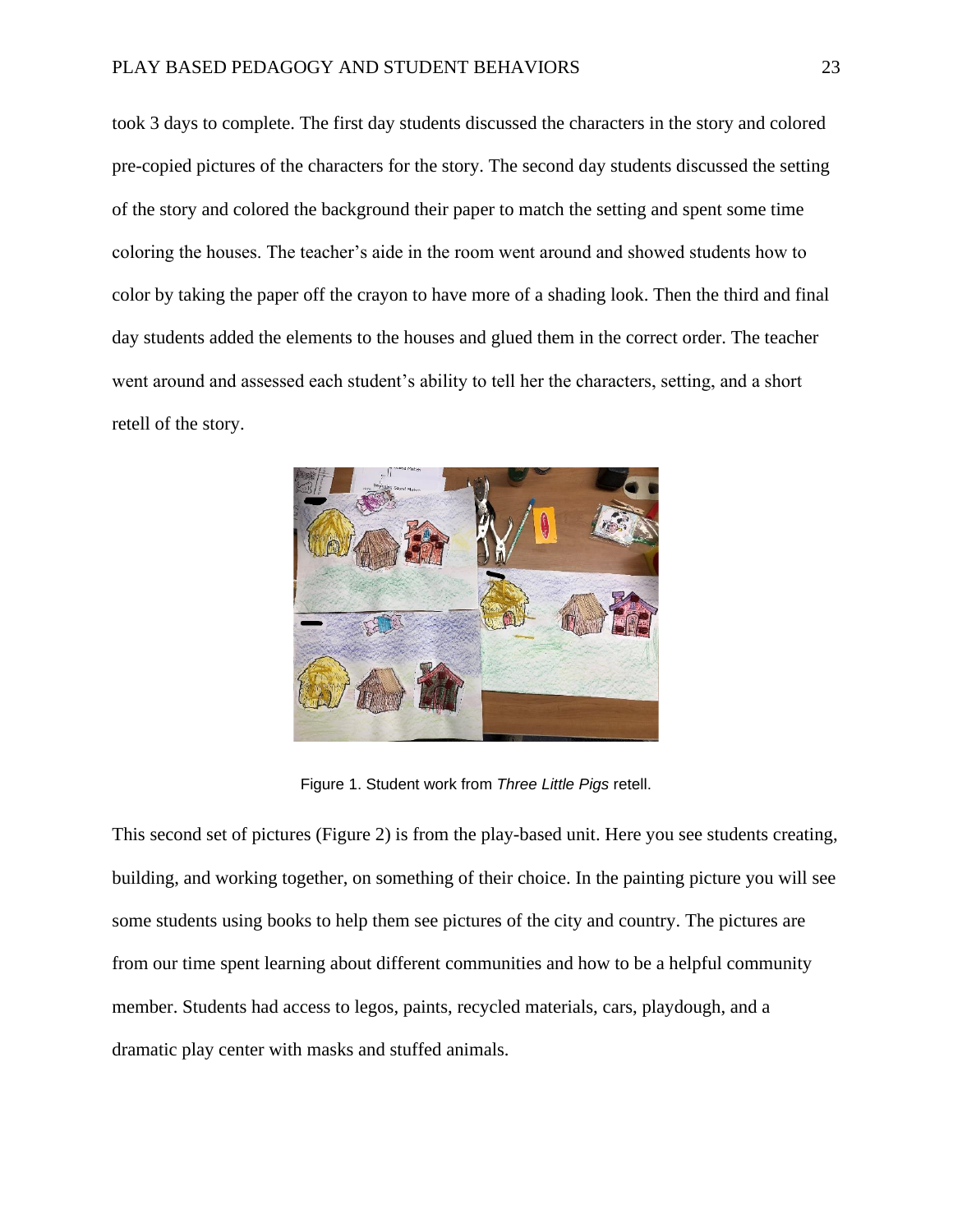

Figure 2. Pictures from student work during play-based unit.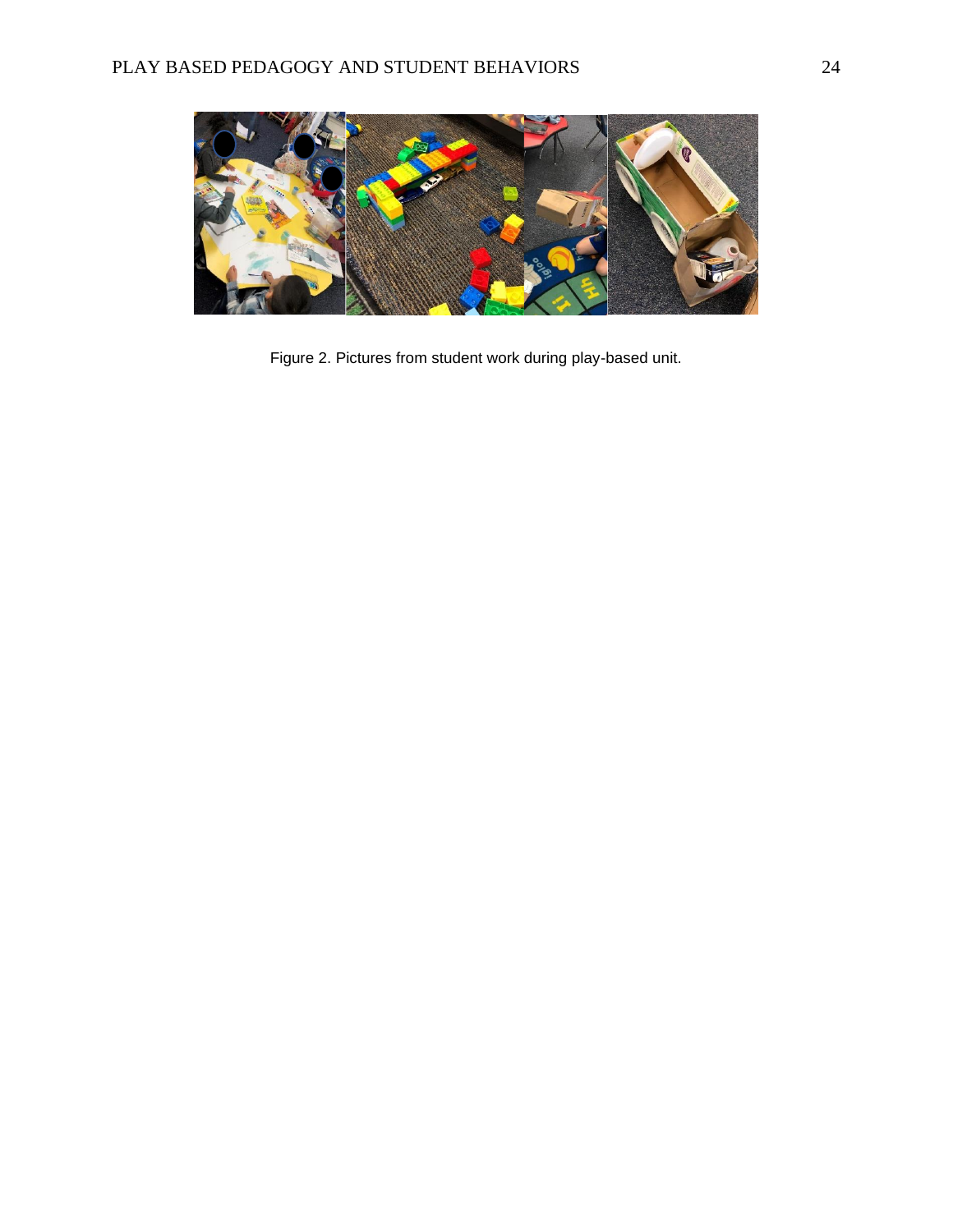#### **Discussion**

#### **Summary of the Major Findings**

The findings of this study indicate that play-based learning does increase student engagement which results in decreasing the amount of behaviors in the classroom. The quantitative data shows this by the significant reduction in number of observed behaviors tallied by the instructional coach. This was done by using a Chi Square goodness of fit test. There is a statistically significant difference in the number of behaviors from the scripted teaching style (*n*  $= 164$ ) and behaviors from the play-based learning teaching style (n=42) than expected with strong practical significant  $\chi^2(1) = 72.25$ ,  $p < 0.05 = 0.6$ . This would demonstrate that the teaching style positively impact student behavior in the classroom. The qualitative data speaks to the level of engagement the teacher was able to experience with her students. The comments students made showed that they enjoyed what they were doing by not wanting things to end. They also were able to use the teacher to help them complete their own projects rather than having to do what the teacher told them to do. According to the table from The Competent Classroom a learner who is engaged pursues their own train of thought and this sometimes may be difficult to finish in a timely manner (Jackson, 2014, p. 18). Play-based learning allowed students to follow their own train of thought which was evident in the products they made, and students being upset when the time was up. When comparing the products shown in Figure 1 and Figure 2 it is easy to see that students had freedom to go their own route during the play-based unit as opposed to three students creating the same product during the scripted teaching time. The products shown in Figure 2 represent student creativity to their own level. It shows that students were given choice and time to work on projects that they wanted. In Figure 1, it is evident that there was more teaching guiding than student creativity because all three products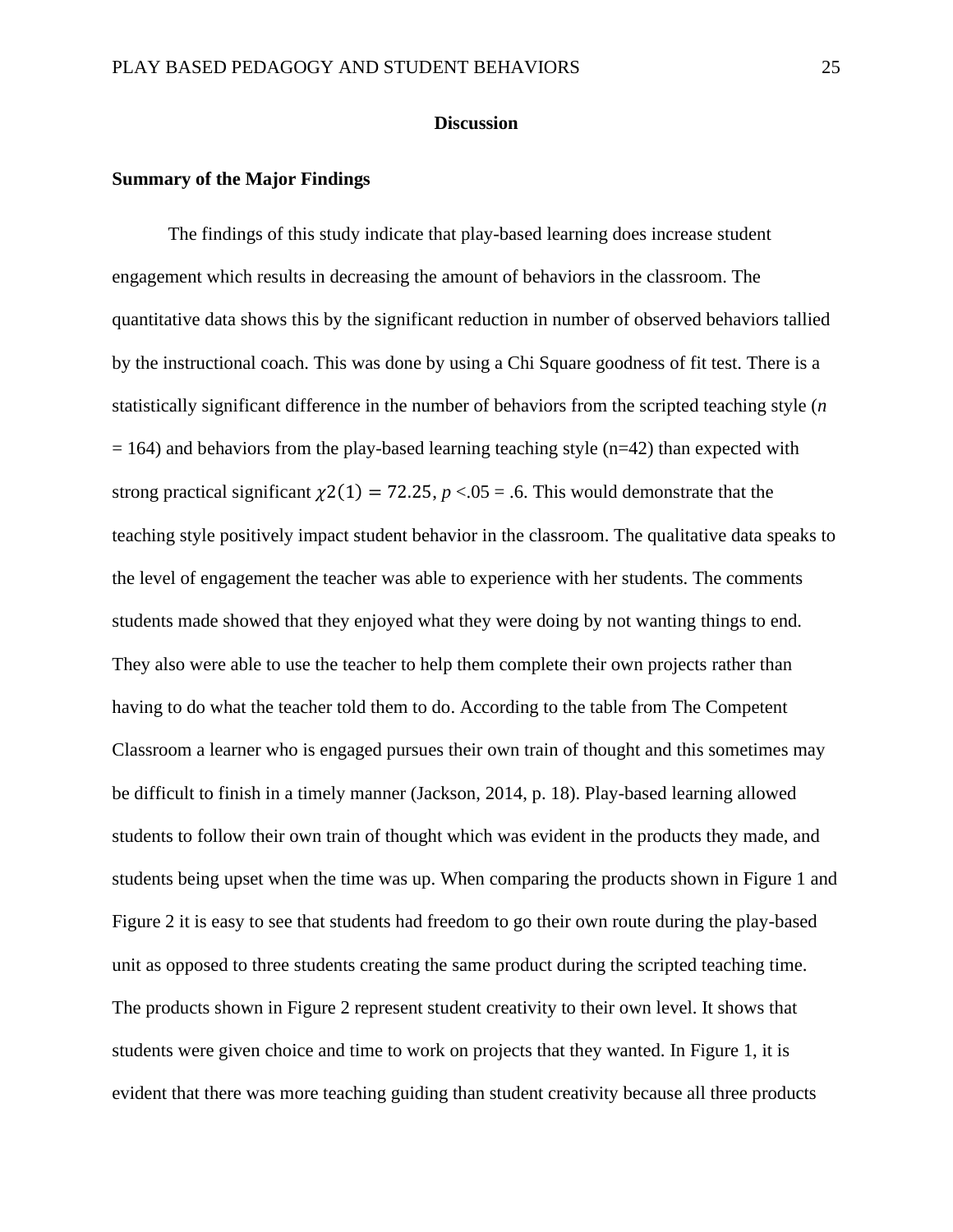look the same. When looking at the comments students made during the play-based unit time where they were given flexibility as opposed to creating something teacher directed while also looking at student work, it shows that engagement by students was much higher.

#### **Limitations of the Study**

One limitation of this study was that on one day while the class was being observed two students were absent. When there are only 10 students that can impact the results. Another limitation to this study could be the gender make-up of the class it was conducted in. The class was made up of 7 boys and 3 girls. Boys tend to need more hands on and active learning than girls. This is one of the reasons the data was collected and separated by gender to see if that was influential on the data. If this study were to be done in multiple classrooms the results would show if there seemed to be a difference in behaviors between boys and girls.

#### **Further Study**

An area of future study and research would be to see if there is the same impact of students in other grade levels. This action research was done in a half day Transitional Kindergarten classroom and it would be valuable to see what the results would show in a kindergarten classroom that runs all day. A kindergarten classroom would involve more students in the same room and have students that were older. It would also be beneficial to run the same research in a preschool classroom. Researchers would be able to tell if the age of students made a difference on the results or not.

Another area of study could be done on gender. While the researcher in this action research split behaviors up between boys and girls, no statistical data was analyzed to see if there any significant changes in behavior between boys and girls. Running the same research in the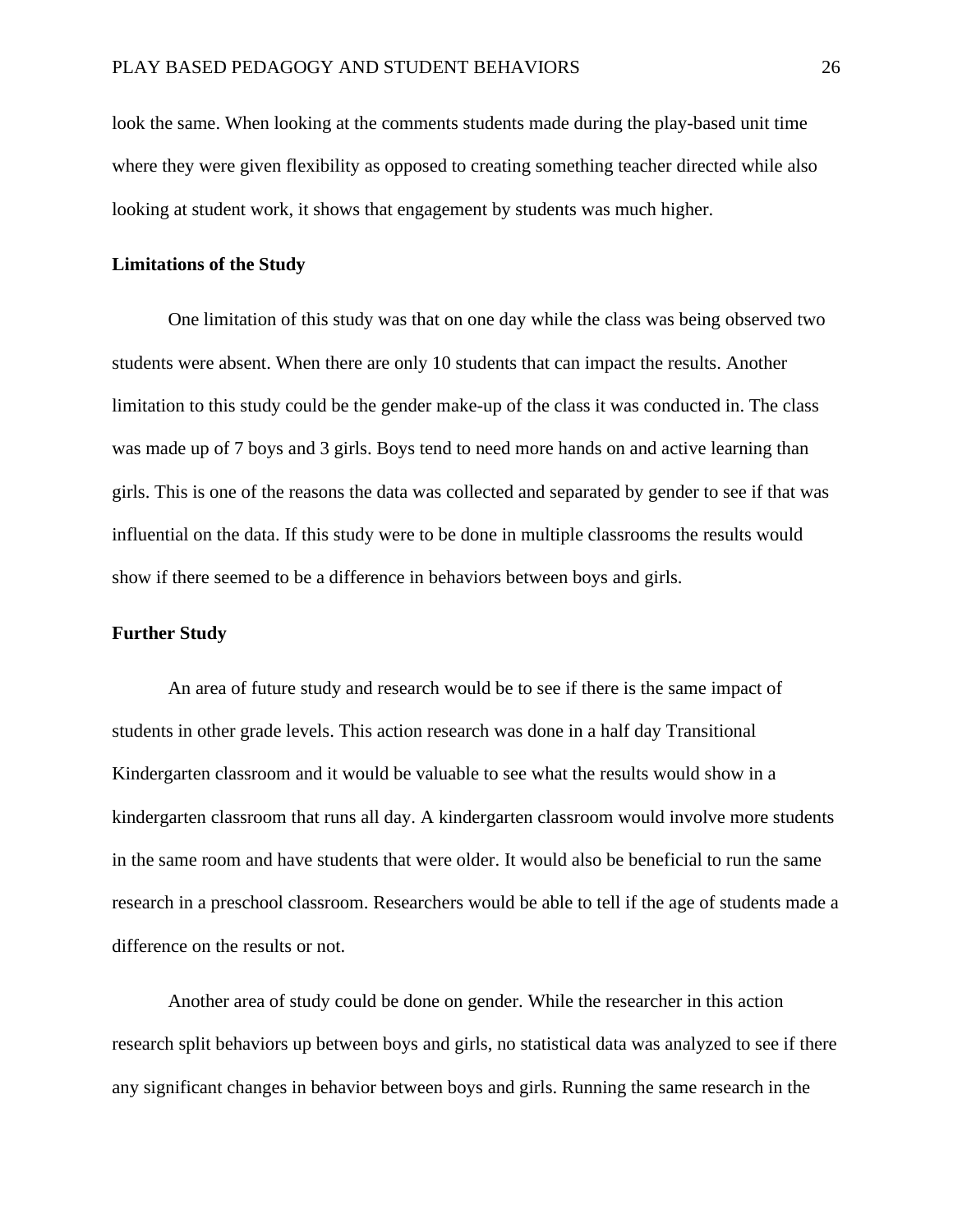preschool, transitional kindergarten, and kindergarten levels collecting and analyzing the difference between boys and girls would be one way to analyze and see if the gender make up of students made a difference or not.

A third area of study could be done on students who receive specialized services for either academic or behavioral concerns. This could be done by noting the difference in number of behaviors using the teaching style comparing students who are not on a behavior plan, IEP, or 504 and those who are.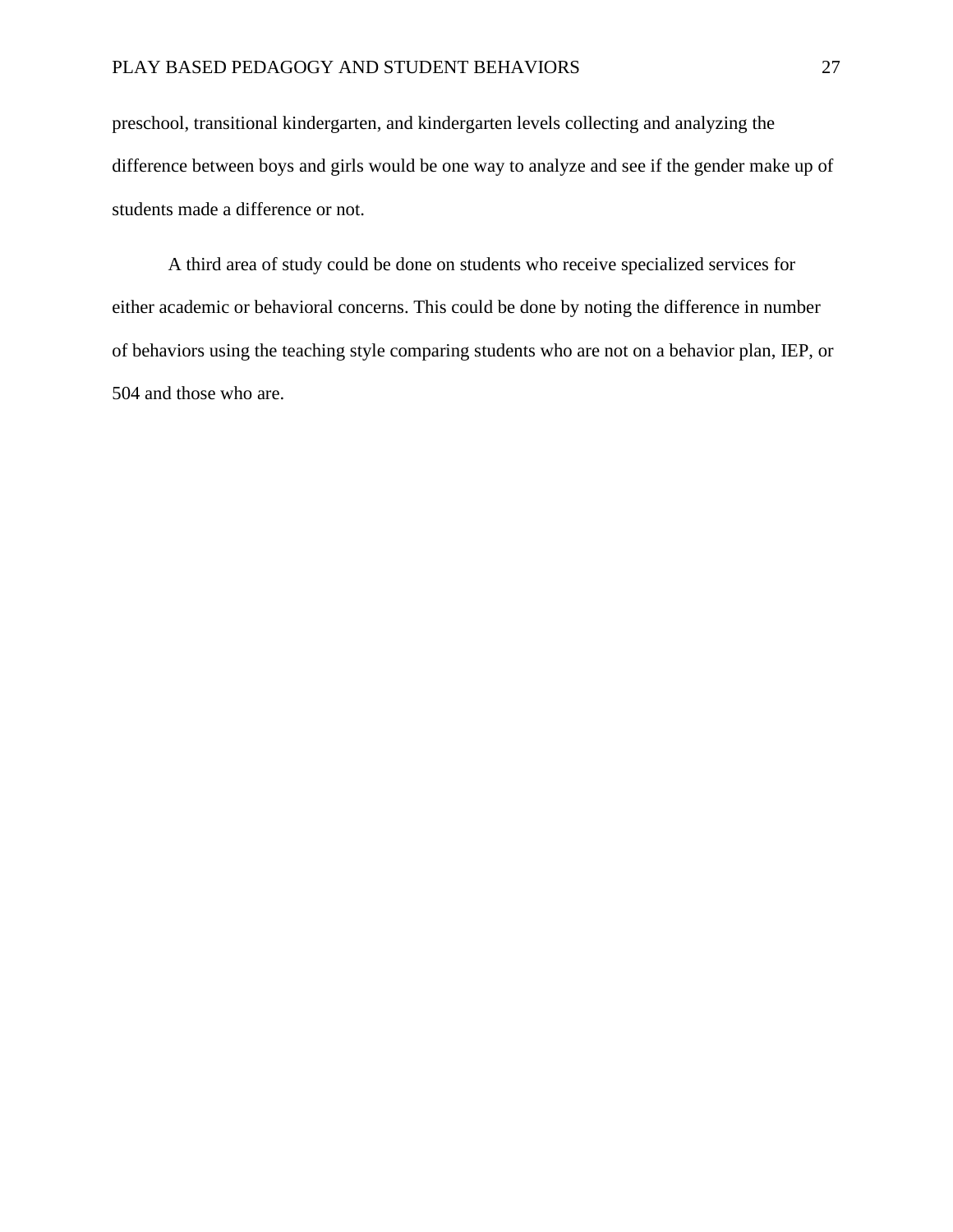#### **Conclusion**

When comparing the data from Table 1 and Table 2, it can be noted that there was a statistical difference in number of behaviors between a scripted and play-based teaching style. Along with this, is the increase of student engagement, which can be noted in the type of student work being done and the accomplishment of learning standards. By looking at the data as a whole, the decrease in student behaviors and increase of student engagement, this data and its findings support those also noticed in early childhood programs in Western Australia (Jay & Knaus, 2018). Play-based learning can positively impact a classroom that is struggling with behaviors and help increase student engagement. Play-based learning is continually backed by research as a pedagogy that is developmentally appropriate and necessary for learning to be done when teaching children at a young age (Chigeza & Sorin, 2016).

This teacher researcher had students struggling to pay attention and be engaged during the theme time of the day when the teacher was using a scripted lesson plan with a planned-out activity that was the same for all students. Based on the findings of this action research project, students will have less behaviors and be more engaged when the teacher utilizes a play-based teaching approach. This would still require intentional planning on the teacher's part by providing appropriate materials for students to interact with to accomplish planned learning standards.

Teachers who are interested in implementing play-based learning to help increase student engagement by decreasing behaviors will need to do their own research and know their students social-emotional and academic abilities (Chigeza & Sorin, 2016). When implementing playbased learning the teacher must also know their own learning standards, so that they are able to recognize when students are completing standards during their play. Play-based learning can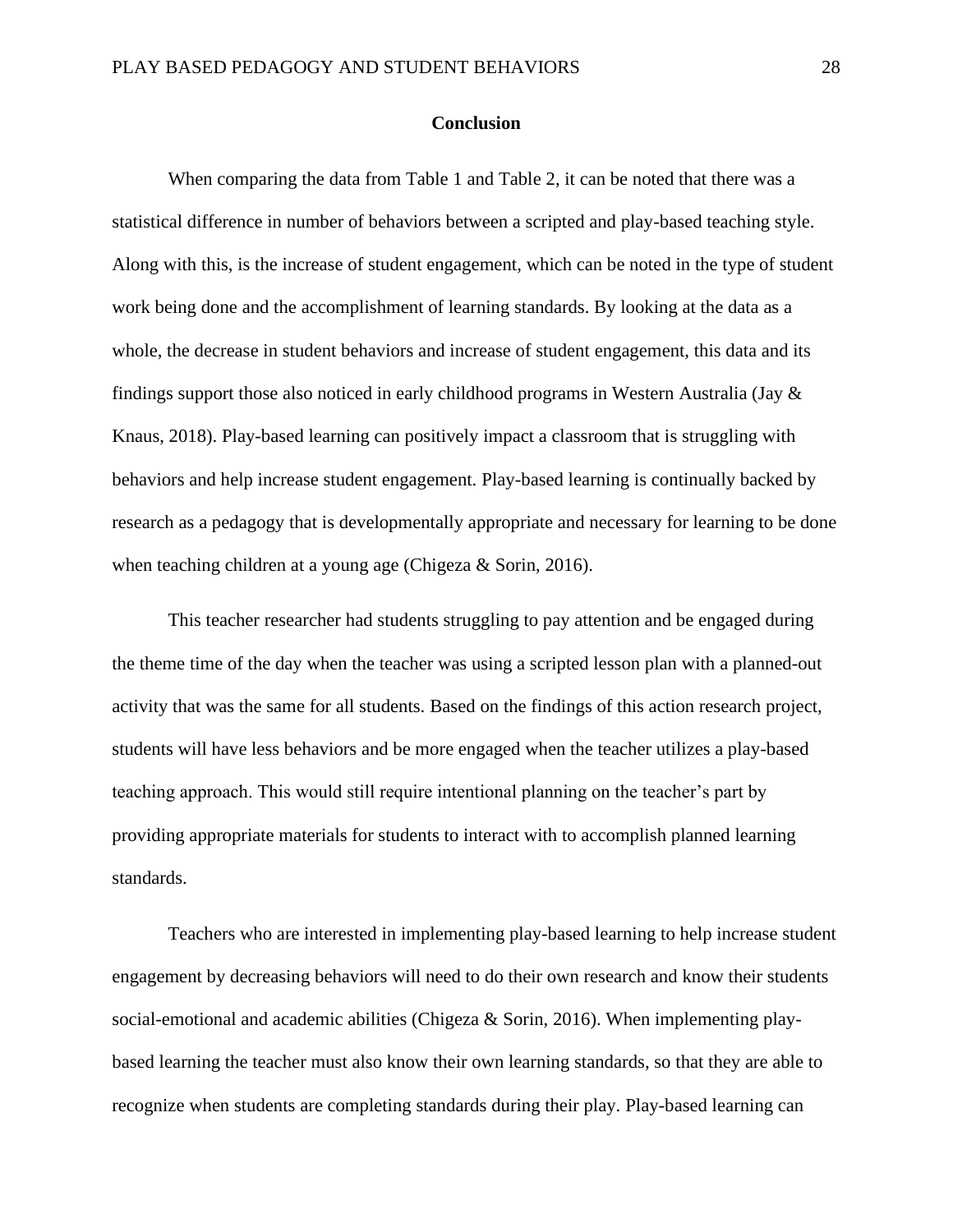have positive implications when it is done by teachers who are knowledgeable in the pedagogy and intentionally plan out the way their discovery time will be used for students.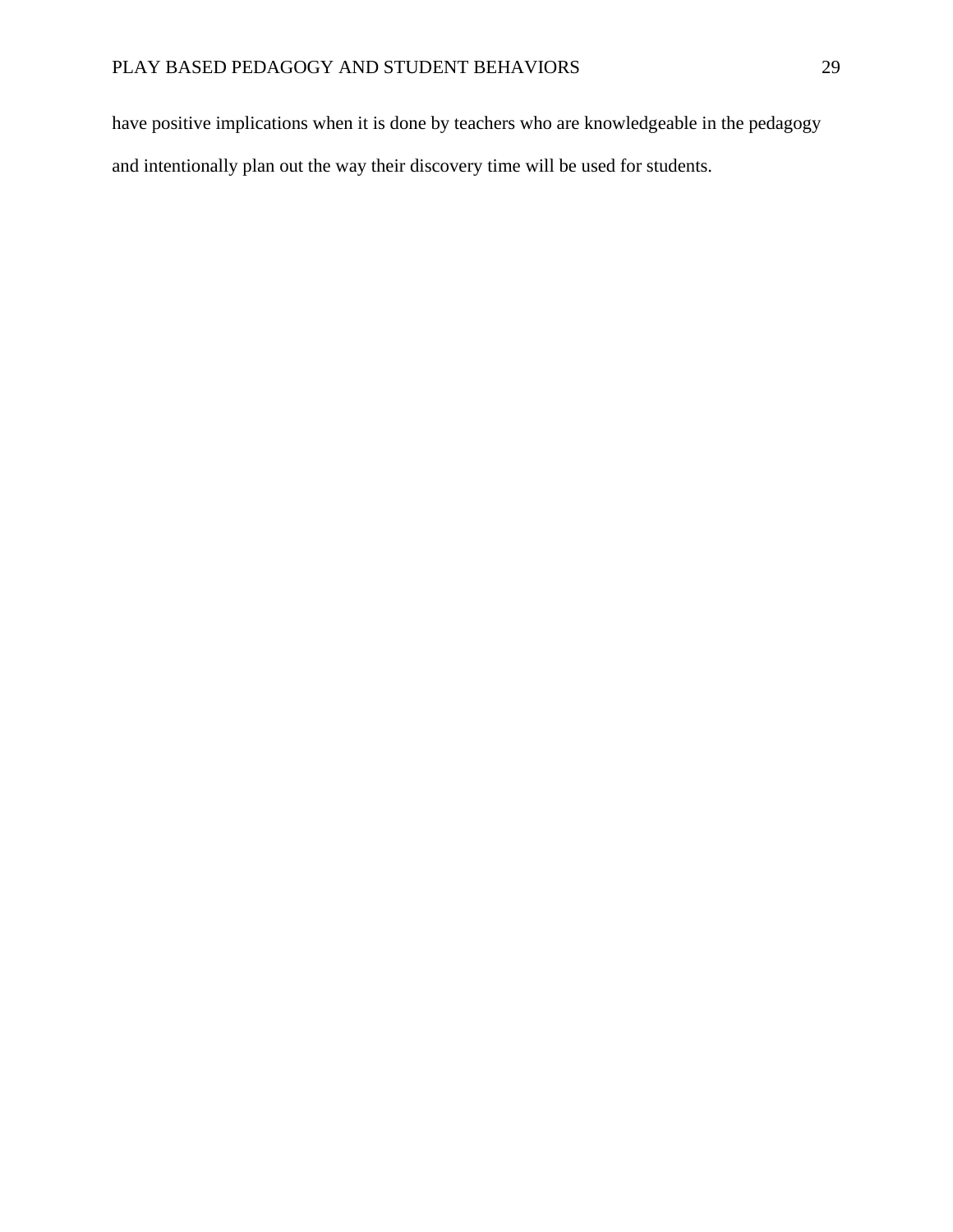#### References

Carter, C. P., Reschly, A. L., Lovelace, M. D., Appleton, J. J., & Thompson, D. (2012). Measuring student engagement among elementary students: Pilot of the student engagement Instrument—Elementary version. *School Psychology, 27*(2), 61-73.

Cavanaugh, D. M., Clemence, K. J., Teale, M. M., Rule, A. C., & Montgomery,

S. E. (2017). Kindergarten scores, storytelling, executive function, and motivation improved through literacy-rich guided play. *Early Childhood Education Journal, 45*(6), 831-843.

- Chigeza, P., & Sorin, R. (2016). Kindergarten children demonstrating numeracy concepts through drawings and explanations: Intentional teaching within play-based learning. *Australian Journal of Teacher Education, 41*(5), 65-77.
- Clements, D. H., & Sarama, J. (2009). *Learning and teaching early math: The learning trajectories approach*. New York: Routledge.
- Colgan, L. (2016). Hey, it's elementary: play and learning: the current kindergarten conundrum. *Gazette - Ontario Association for Mathematics, 55*(1), 20-23.

Cook, Shayna. 2015. "Why We Don't Need to Get Rid of Common Core to Have Play in Kindergarten." New America EdCentral, April 1. Washington, D.C.: New America Foundation. www.edcentral.org/kinder-commoncore.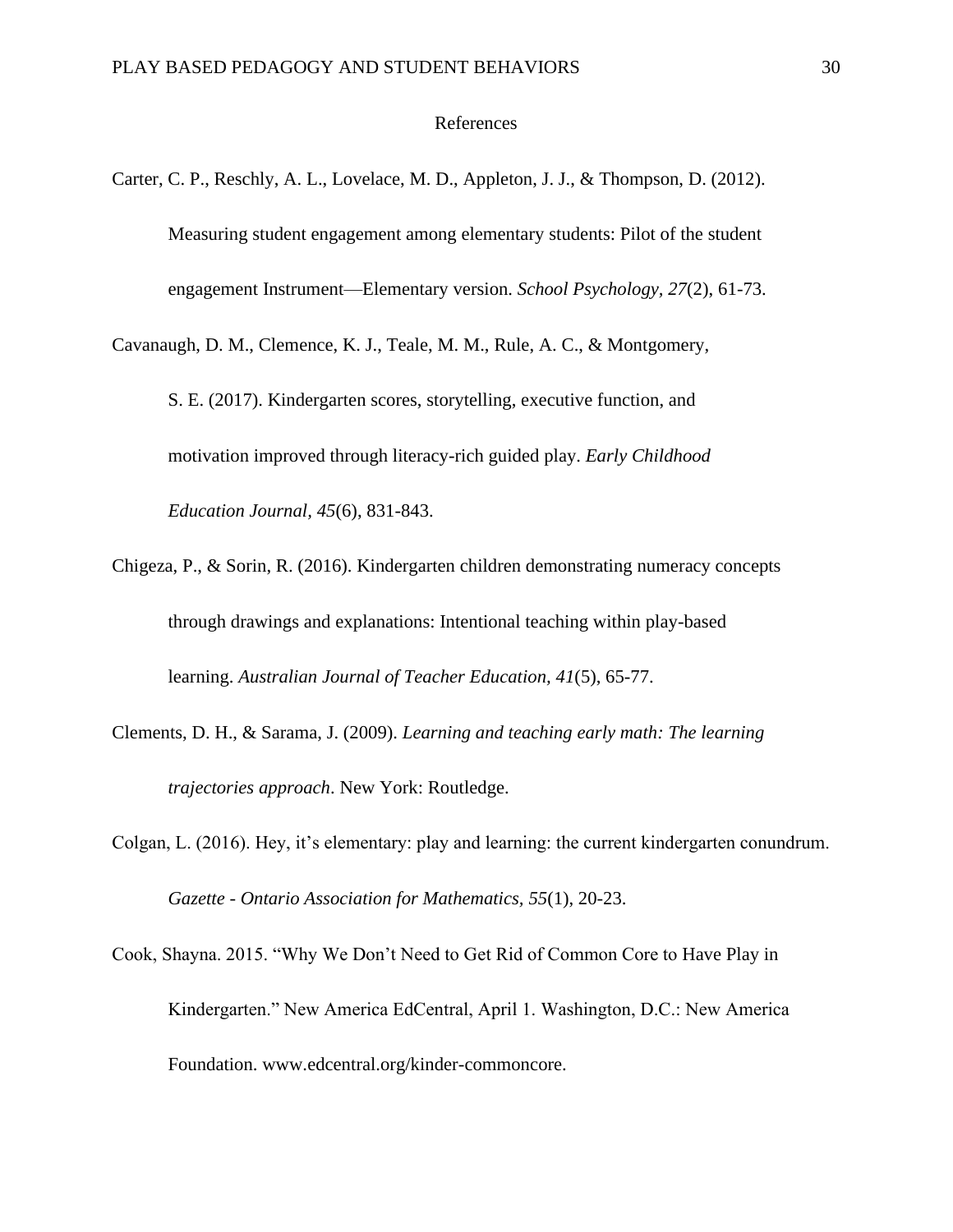- Copple, C., and S. Bredekamp eds. (2009). *Developmentally Appropriate Practice in Early* Childhood Programs serving Children from Birth through Age 8. 3<sup>rd</sup> ed. Washington, DC: National Association for the Education of Young Children.
- Diamond, A. (2013). Executive Functions. *Annual Review of Psychology,64*(1), 135-168. doi:10.1146/annurev-psych-113011-143750.
- Edwards, S., & Cutter-mackenzie, A. (2013). Pedagogical play types: What do they suggest for learning about sustainability in early childhood education *International Journal of Early Childhood, 45*(3), 327-346.
- Excell, L. (2011). Move to literacy: Fanning emergent literacy in early childhood education in a. *South African Journal of Childhood Education (SAJCE), 1*(2), 27-45.
- Jackson, R., & Zmuda, A. (2014). Four (Secret) Keys to Student Engagement. *Motivation Matters,72*(1), 18-24.
- Jay, J. A., & Knaus, M. (2018). Embedding play-based learning into junior primary (year 1 and 2) curriculum in WA. *Australian Journal of Teacher Education, 43*(1), 112-126.
- Pyle, A., Prioletta, J., & Poliszczuk, D. (2018). The play-literacy interface in

full-day kindergarten classrooms. *Early Childhood Education Journal, 46*(1), 117-127.

Rendon, T., & Gronlund, G. (2017). *Saving play: Addressing standards through playbased learning in preschool and kindergarten*. St. Paul, MN: Redleaf Press.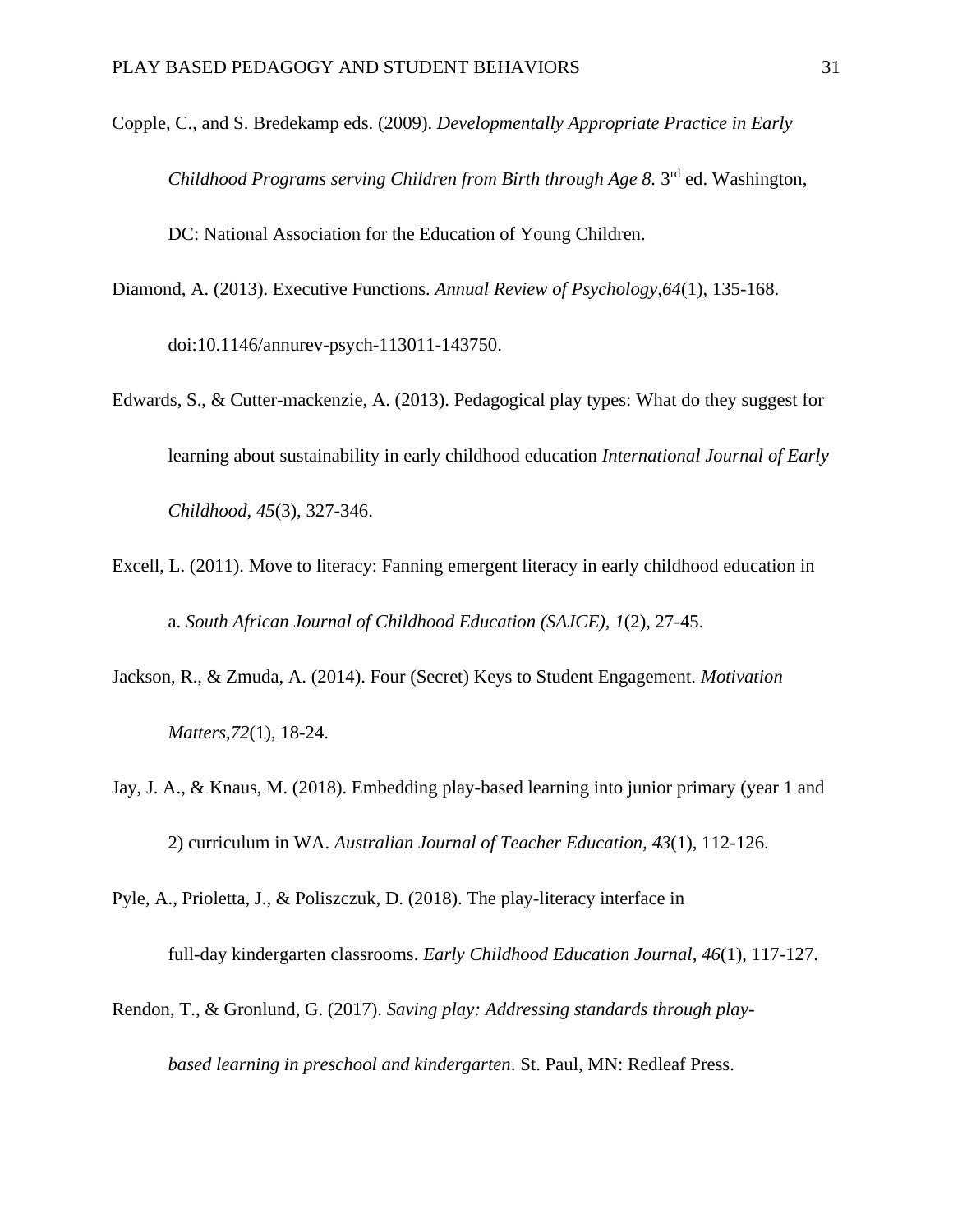- Salo, J. (2009). Screen time replacing physical activity time. *Physical & Health Education Journal, 74(4), 28-29.*
- Stanton-chapman, T. (2015). Promoting positive peer interactions in the preschool classroom: The role and the responsibility of the teacher in supporting children's sociodramatic play. *Early Childhood Education Journal, 43*(2), 99-107.

Stipek, D. (2017). Playful Math Instruction in the Context of Standards and

Accountability. *Young Children, 72*(3).

Willis, S. (1993). Educators seek development appropriateness. *Teaching Young Children*.

Wolpert-Gawron, H. (2018). Effective Strategies Not Just an Investment in Students. *NEAToday*.